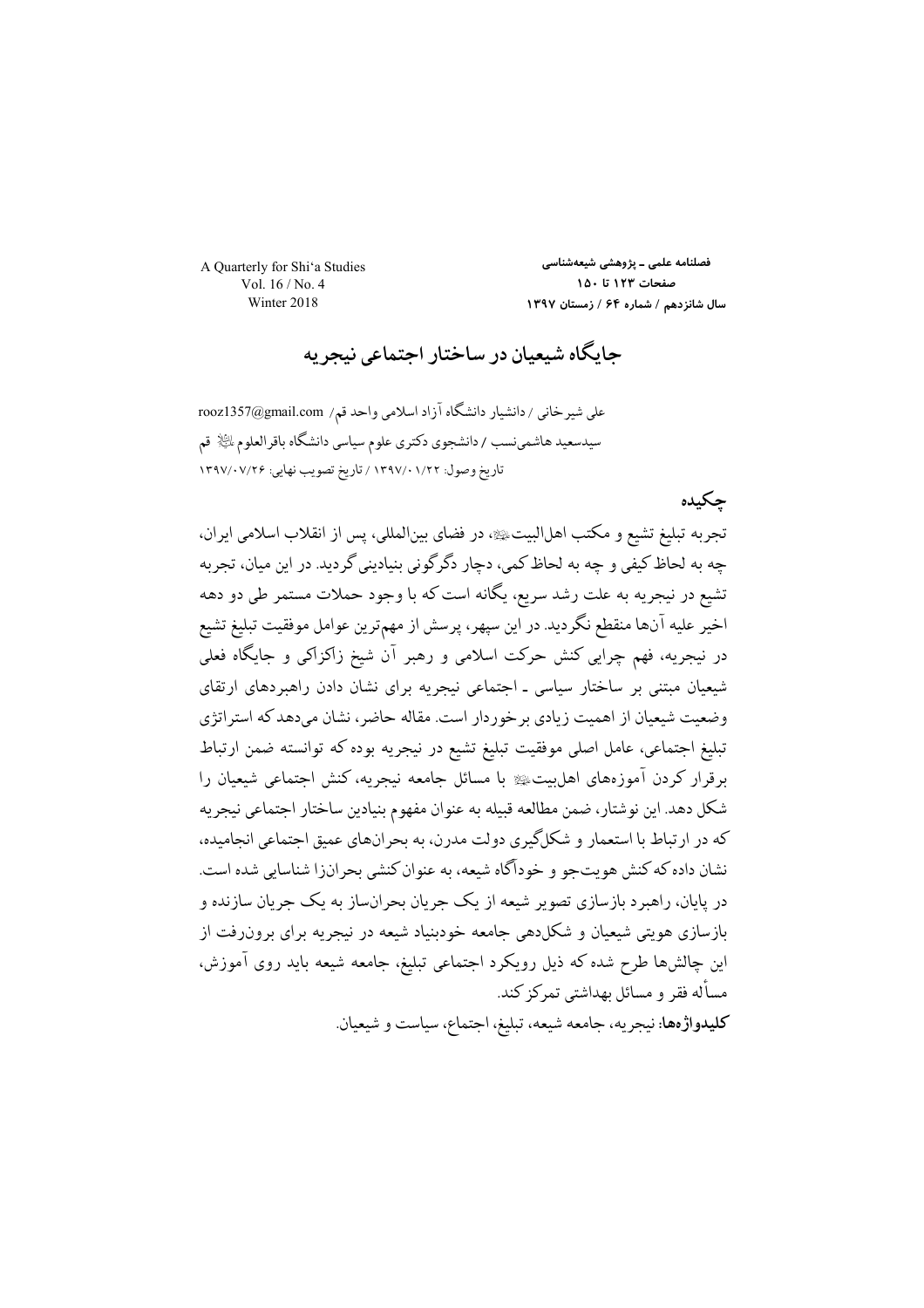#### مقدمه

دو نظریه در مورد ورود اسلام به نیجریه وجود دارد: برخی زمان آن را پس از رحلت پیامبر ﷺ، و عدهای قرن هفتم از طریق شمال این کشور پس از ورود تاجران مسلمان میدانند. اساس اسلام در غرب افریقا ماهیتی صوفیانه دارد؛ بنابراین برای درک حضور و گسترش اسلام در این منطقه، باید این مسأله را در نظر داشت. شکلگیری تشیع در نیجریه را به سه مقطع میتوان تقسیم کرد:

مقطع نخست، قبل از سال ۱۹۹۴ است که هنوز در آن زمان تشیع در حاشیه بود. مقطع دوم، پس از سال ۱۹۹۴ میلادی با شکلگیری جنبش اسلامی در نیجریه که تحت تأثير جنبش اخوانالمسلمين بود، برخي از اعضاي اين جنبش به تشيع گرايش يافتند. مقطع سوم، اواخر دهه نود میلادی و در آستانه ورود به هزاره سوم بود. در این مقطع، مردم نيجريه از مذهب تشيع استقبال كردند و اين مذهب، گسترش چشمگيري يافت.

بهطور كلي چند عامل، زمينه و علت ظهور تشيع در نيجريه بوده است:

عامل اول، خوجهها، در ساحل غربي افريقا مستقر شدهند و نقش مهمي در شكلگيري .<br>ماگستر ش تفکر شیعی این کشور داشتند.

عامل دوم، شیعیان لبنانی بودند. که خدمات بسیاری به مسلمانان نیجریه کردند. عامل سوم، فرق تصوف بودهاند. آنان توجه و احترام خاصی برای اهلبیت، ای با عنوان شرفا، قائلند و نقش بسزایی در رشد و گستر ش سیره امامان در نیجر به داشتهاند.

عامل چهارم، حضور بازرگانان مسلمان بوده است. بازرگانان با روابط حسنه و اخلاق نیکو، توانستند زمینههای انتقال مذهب تشیع را فراهم آورند.

عوامل يادشده، موجب تقويت شيعه گرديد. رهبر كنوني شيعيان نيجريه شيخ ابراهيم زکزاکی است. او از یک خانواده مسلمان سنی با مذهب مالکی بوده که مذهب تشیع را انتخاب نمود و از سال ۱۹۷۱ تا ۱۹۷۵ در دانشگاه به فعالیتهای اسلامی پرداخت و دبیر کل «انجمن اسلامی سوره» نیجریه بود. او چندین بار در دهههای ۸۰ و ۹۰ میلادی، به دلیل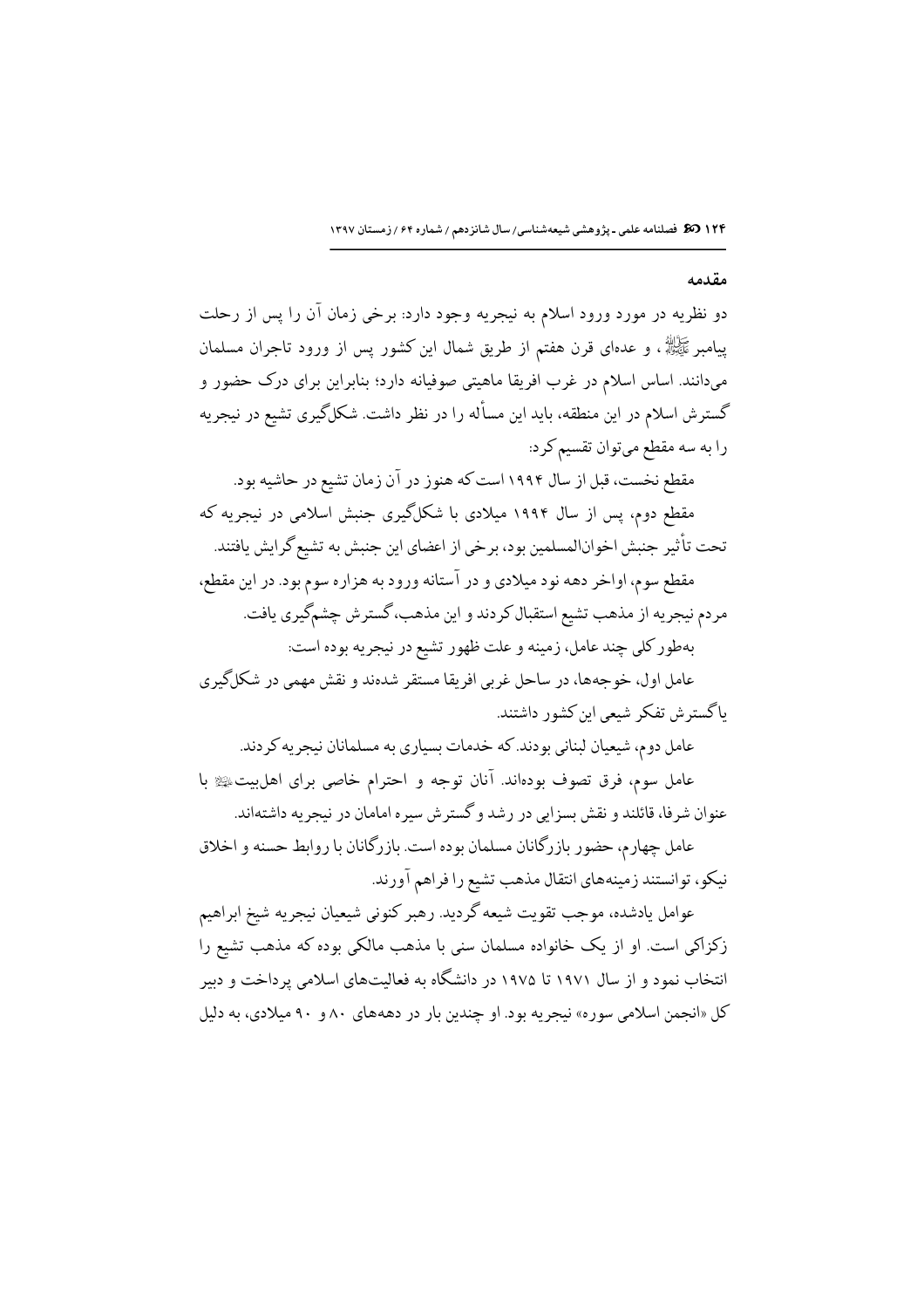تر س حکومتهای مختلف از او، به بهانههای واهی به زندان افتاد. با وقوع انقلاب اسلامی در ایران، تحت تأثیر آرمانهای انقلاب قرار گرفت و به امام خمینی علاقه فراوانی پیدا کر د.

او در سال ۱۹۸۰ میلادی در نخستین مراسم سالگرد انقلاب اسلامی، به ایران سفر کرد. پس از این سفر، تغییراتی در تفکر وی به وجود آمد و تصمیم گرفت بین مسلمانان نيجريه وحدت ايجادكند؛ لذا الگوى نمونه بودن وآموزش و امور فرهنگي را سرمشق خود قرار داد. این مسأله، باعث شده گروههای افراطی همواره به وی حمله کنند. پلیس نیجریه در تظاهرات روز قدس در سال ۲۰۱۴ میلادی، سه پسرش را به همراه عدهای دیگر تحت تأثیر اقدامات ضدشیعی بعضی کشورها به قتل رساند. در دسامبر سال ۲۰۱۵ به دلیل حمله ارتش نیجریه به منزل وی و حسینیهای که او ساخته بود، شیخ زکز اکی به بهانه تلاش برای ترور رئیس ستاد ارتش زخمی و بازداشت گردید و شماری از هواداران وی کشته شدند. سال بعد، دیوان عالی نیجریه حکم آزادی او را صادر کرد اما ارتش نیجریه از اجرای آن و آزادي او تاكنون خودداري كرده است. (عرب احمدي، ۱۳۹۶)

انقلاب اسلامی ضمن تأثیرگذاری در گسترش تشیع در جهان، باعث شد جوامع شیعی از اقلیتهای زیر سلطه و از خودبیگانه به جوامع خودآگاه و خودبنیاد تبدیل شوندکه این .<br>فرایند در موارد زیادی، به صورت غیرمیاشر و صرفاً تحت تأثیر آرمانهای انقلاب اسلامی رخ داده است. شکلگیری نهادهای فرهنگی و آموزشی شیعی، تأثیرات پسینی بر این سرزمینها داشته و موجب شده تا جایگاه شیعیان در جوامع ارتقا یابد؛ لذا در برابر آن، سیاستهای شیعههراسانه شکل گرفت که جوامع شیعه را با بحرانهای متفاوتی مواجه ساخت.

نیجریه یکی از کشورهای مورد توجه در رشد شیعه و مکتب اهل ستﷺ است که این کشور را میتوان سرآمد رشد کمی شیعیان در افریقا بلکه در همه سرزمینها دانست. نکته مهم آنجاست که جامعه شیعه، بدون داشتن ریشههای بومی تشیع در این کشور، رشد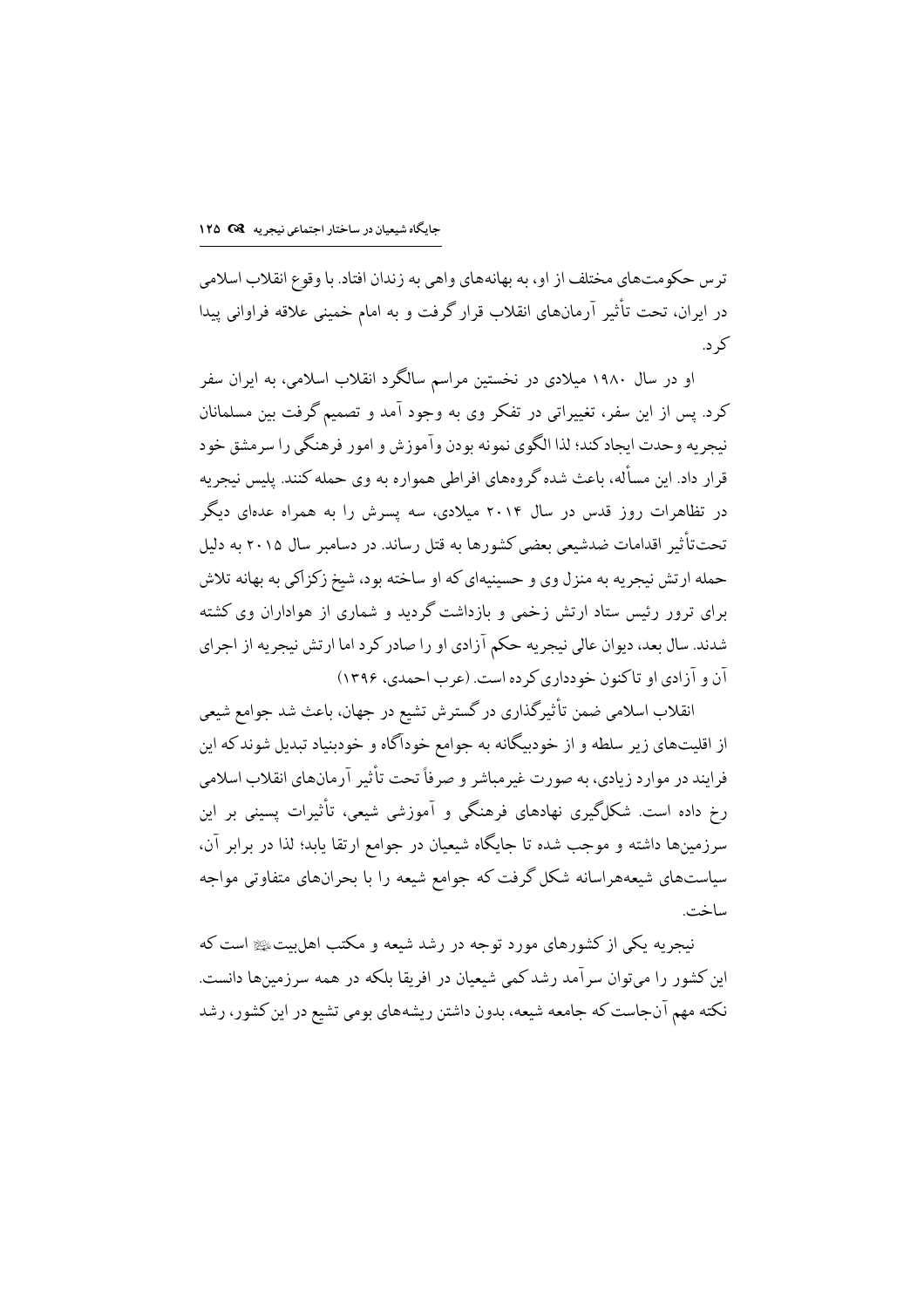١٢۶ 30 فصلنامه علمی ـ پژوهشی شیعهشناسی/ سال شانزدهم / شماره ۶۴ / زمستان ١٣٩٧

چشمگیر کمی و ایجاد جامعه خودآگاه شیعی را لمس کرده که بررسی دلایل آن می تواند ىسار آموزنده و راەگشا ياشد. شكلگىرى جامعه خودآگاه شىعى در نىجرىه ياكنش سیاسی ـ اجتماعی شیعیان همراه شد که طی دو دهه اخیر ، هجمههای مختلفی علیه شیعیان را به همراه داشته که آخرین آن در سال ۲۰۱۷ به کشته و زخمی شدن جمعی از شیعیان و اسارت شیخ ابراهیم زاکزاکی انجامیده است.

پر سش اصلی مقاله این است که با توجه به جایگاه شیعیان در ساختار سیاسی ـاجتماعی نیجریه، عوامل موفقیت تبلیغ تشیع و شکلگیری بحرانهای جامعه شیعی چیست و چه راهبردهایی برای برونرفت از آن پیشنهاد میشود؟

این نوشتار، ضمن بررسی عوامل موفقیت تبلیغ تشیع در نیجریه و درونفهمی کنش سیاسی ـ اجتماعی جامعه شیعی و رهبر آن شیخ زاکزاکی، به تحلیل بحران امنیتی شیعیان نیجریه میپردازد تا در نهایت بتواند راهبردهایی را برای برونرفت از این موقعیت پیشنهاد کند. پاسخ ابتدایی به پرسش طرحشده آن است که استراتژی تبلیغ اجتماعی تشیع و ارتباط بين مسائل اجتماعي نيجريه با آموزههاي اهلبيتﷺ، ضمن موفقيت در رشد كمي شيعيان، موجب شکلگیری جامعه خودآگاه و کنش اجتماعی فعال شیعیان در این کشور شده است، این کنش هویتی، به دلیل ساختار قبیلگی نیجریه، کنشی بحرانزا شناسایی گردیده که راهبرد بازسازی تصویر شیعه از یک حربان بحرانِساز به یک حربان سازنده و تبدیل حامعه خودآگاه نیجریه به جامعه خودبنیاد شیعه پیشنهاد میشود؛ لذا به راهکارهایی همچون: آموزش، مسأله فقر و مسائل بهداشتی باید توحه شود.

رسالت اصلی مقاله حاضر، تلاش برای درونفهمی کنش سیاسی ـ اجتماعی جامعه شیعیان نیجریه است تا بتواند ضمن کشف عوامل موفقیت این جامعه، درک درستی از مسائل این جامعه به دست آورد و در نهایت، راهبردهایی را برای برونرفت از این وضعیت پیشنهاد نماید. و نیز عبور از اتهام ساده تندروی، به کنش اجتماعی شیعیان و فهم دلایل مقابله دولت و ارتش با جامعه شیعه مبتنی بر ساختار اجتماعی این کشور و گریز از سادهسازی مسأله، از دیگر رسالتهای نوشتار حاضر است.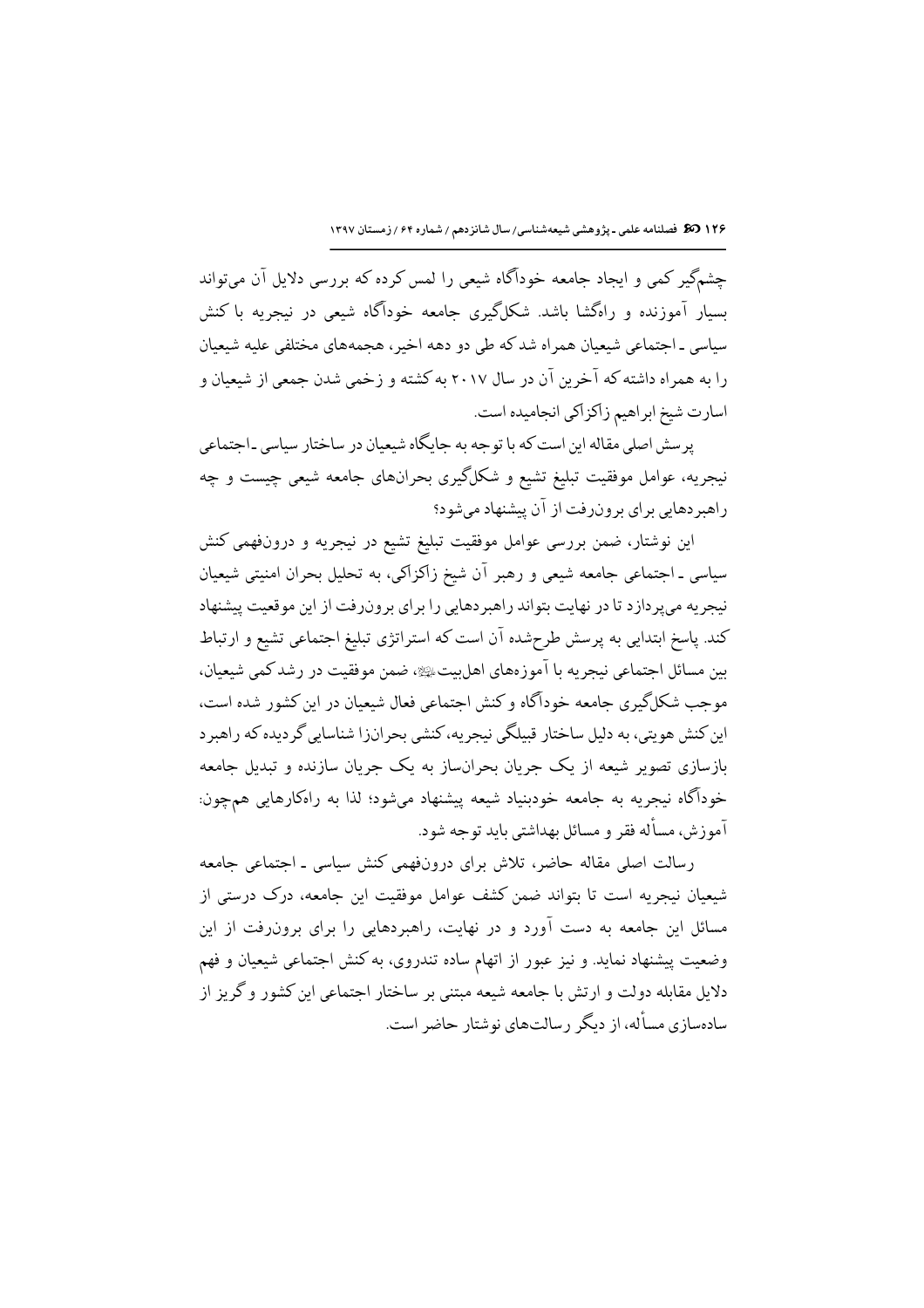قبيله، (Tribe) مؤلفه بنيادين ساختار اجتماعي نيجر يه فهم جايگاه شيعيان نيجريه و مشكلات آنها به ويژه تحليل درست كنش اجتماعي شيعيان، مستلزم فهم ساختاری به نام قبیله است. این ساختار اجتماعی بنیادین که در ارتباط با استعمار و فرایند شکلگیری دولت مدرن، بحرانهایی را در نیجریه پدید آورد باید کاوش گردد. این ساختار اجتماعی، شکافهای اجتماعی موجود نیجریه را شکل داده است.

قبيله ساختار بنيادين نظام اجتماعي جوامع افريقايي

مفهوم قبیله، یکی از مهمترین مفاهیم برای فهم افریقاست که ریشههای تاریخی دارد. چنان که در بیشتر نقاط افریقا، وقتی از یک بومی سؤال شود: «تو کیستی؟» در پاسخ نمیگوید: سنگالی یا نیجریهای یا تانزانیایی، بلکه ابتدا میگوید: بامبارا، هوسا یا مانگبتو هستم؛ یعنی برای فرد افریقایی، هویت قومی بر هویت ملی تقدم دارد. (احمدی نوحدانی، ۱۳۸۶، ص۱۱) در این ساختار، هر فرد به عنوان یک عضو از گروه، باید از آداب تعیینکننده و اجباری زندگی، ازدواج، میراث عدالت و سهمیه سرزمین اطاعت کند. چارچوب قبیله، قدرت سیاسی عظیمی به رهبر آن اعطا میکند و در مقابل، گروههای خویشاوندی، موجب همهستگی، امنیت و رفاه به اعضایشان میشوند؛ بنابراین یک نوع روابط دوجانبه (بده و بستان) بین آنهایی که اقتدار ناشی از رهبران نژادی را دریافت میکنند و کسانی که به عنوان اعضا بايد از اين فرمانها اطاعات كنند، وجود دارد. (تامسون، ١٣٨۶، ص٣٨-٣٩؛ کلهري، ١٣٧٨، ص٥۶)

قبیله به غیر از پیوند خویشاوندی، با اشتراکاتی چون؛ زبان، سرزمین و رسوم ارتباط دارد و افراد قبیله، خود را از یک تبار مشترک میدانند. مفهوم قبیله عموماً واحدی كوچكتر از قوم (Ethnic) به حساب ميآيد، اما خود متشكل از چندين كلان (Clan) در نظر گرفته میشود. (احمدی نوحدانی، ۱۳۸۶، ص۹) قبیله و قوم در برابر مفهوم ملت قرار دارد. گروه قومی، به اجتماع مردمی اشاره میکند که به عقیده آنها، هویت و تقدیر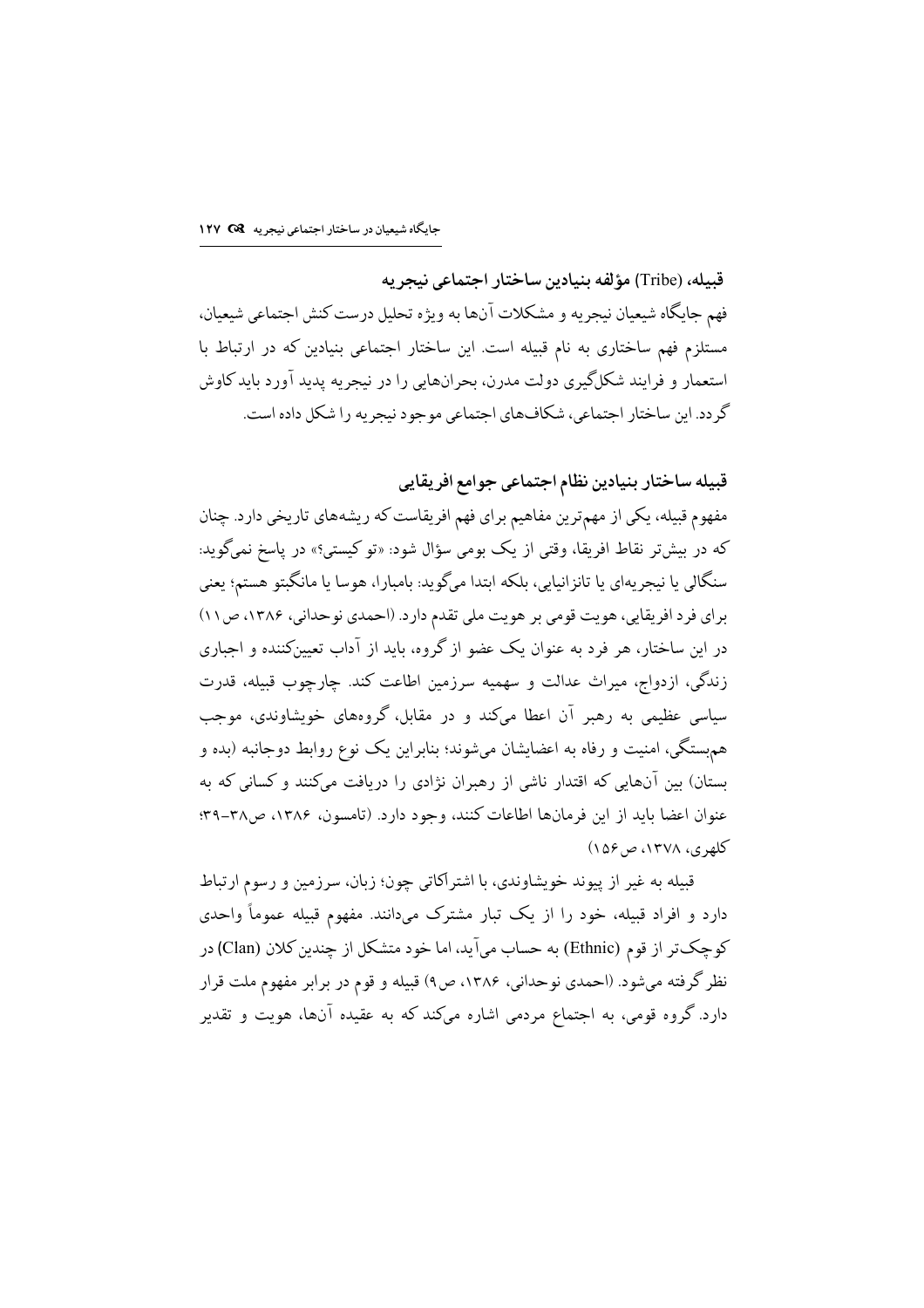مشترک آنها بر پایه موضوعاتی مانند منشأ علقههای خویشاوندی، یگانگی فرهنگی، تاریخ مشترک و امکان زبان مشترک بنا نهاده شده است. در این احساسات، یک گروه قومی مانند یک اجتماع خیالی در یک ملت دیده میشود اما قومیت، بر احساسات منشأ و نیاکان، بیش از ویژگیهای جغرافیایی هر ملت متمرکز است. (پیشگاه هادیان، ۱۳۸۲،  $(YY, \varphi)$ 

### الف استعمار و مسأله قبيله

در دیدگاه رایج در مطالعات افریقا، چنین بیان میشود که افریقاییها پیش و پس از استعمار، در گروههایی زندگی میکنند که هویتهای آنها بیشتر دگرگونناپذیر و باستانی انگاشته می شوند که همه گروههای قومی کنونی در افریقای مدرن، بازماندگان این گونه قبایل هستند. (احمدي نوحداني، ۱۳۸۶، ص۹) اما برخلاف تصور موجود، قوم و قبيله در افريقا و فهم از ارتباط آن با استعمار و امر سیاسی در دوران مدرن، دارای پیچیدگیهایی است و باید توجه داشت که مفهوم قوم و قبیله در یک مرحله، تحت تأثیر سیاستهای استعماری قرار گرفته و از این طریق تغییراتی کرده است.

در مرحله دیگر ، فرایند مدرن شدن در این مناطق، موحب شد تا الگوهای سنتی متأثر از استعمار، با دو الگوی ملی و جهانی مواجه شوند و همه این موارد، در نهایت موجب پیچیدگی فهم امر سیاسی در افریقا شده است. بر این اساس، تحلیل سیاسی ـ اجتماعی افریقا، نياز دارد تا فهم دقيق از لايههاي مختلف ساختار اجتماعي و به طور ويژه قوم و قبيله ايجاد شود. (احمدي نوحداني، ۱۳۸۶، ص ۹-۱۱)

بسیاری معتقدند، برجسته شدن گروهی از اقوام و هویتیابی آنها که به تضاد و تعارض و حتی جنگهای سخت میان آنها انجامیده، تا اندازه زیادی به تحریک استعمارگرانی انجام گرفته که در پی تثبیت قدرت خود بودهاند و برای این کار، یک گروه انسانی را بر گروههای دیگر حاکم نموده و از آن به عنوان ابزاری برای سلطه خود استفاده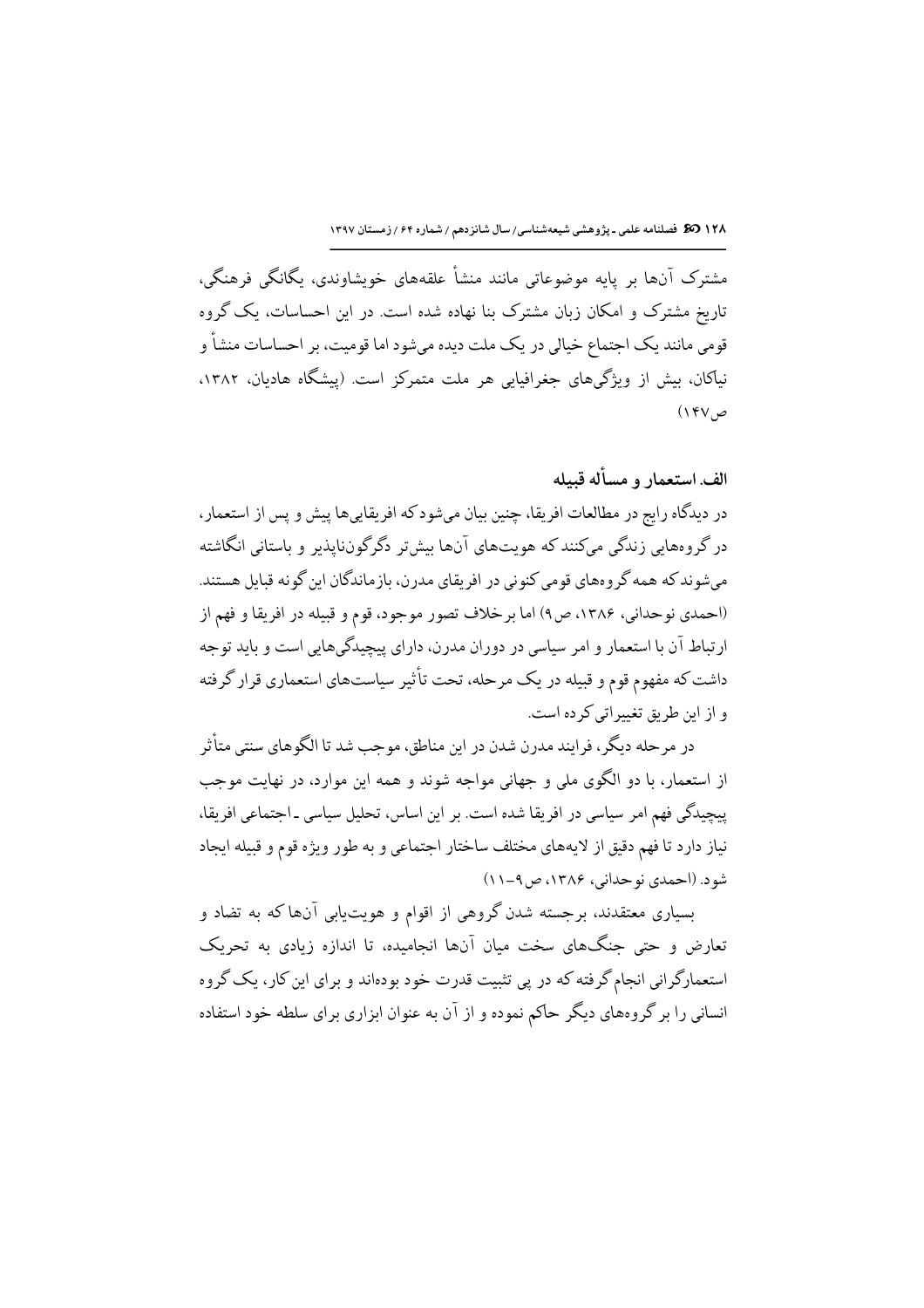کردهاند. برای چنین عملی نیز نیاز به ایجاد هویت و تفکیک گروه مزبور از سایر گروهها وجود داشته که این هویت، قالب قومی به خود گرفته است. (احمدی نوحدانی، ۱۳۸۶، ص١٥٨) بر اين اساس، قبايل و روابط آنها در حال حاضر، تحت تأثير دوره استعمار و تقسیم.بندیهای اجتماعی آن دوره قرار دارد که بدان رنگ سیاسی و منفعتطلبانه در دولت ـ ملتهای تازهتأسیس داده است. شاید نتیجه سیاستها و مهندسی اجتماعی دوره استعمار در افریقا به طور عام و نیجریه به طور خاص، شکلگیری جوامع گسسته (Divided Society) باشد. در دوره استعمار، انگلستان تلاش نمود تا از قدرت قبایل علیه هم استفاده کند تا بتواند با ایجاد موازنه منفی قبایل، حکومت استعماری خویش را حفظ نماید که این سیاست، به شکلگیری جوامع گسسته در نیجریه انجامیده است.

ب. دولت مدرن، قبيله و منازعات قومي قبیله در دوران جدید و به ویژه در فرایند شکلگیری دولت مدرن در این قاره، مانع عمدهای بوده که کشورهای مختلف را با نیروی گریز از مرکز مواجه کرده است. وجود قبیلههای مختلف به همراه سیاستهای استعماری در طی سالیان، موجب شکلگیری جوامع گسسته در افریقا شده است. به طور کلی، بیشتر جوامع گسسته به واسطه نقش پرتنش قومیت، نژاد، زبان، مذهب و ايدئو لوژي هاي سياسي، به جنگ هاي داخلي قومي سوق پيدا ميكنند و شکلگیری جنگهای داخلی را موجب میشوند. (پیشگاه هادیان، ۱۳۸۲، ص۱۰) جوامع گسسته افریقایی، با شکاف عمیق سیاسی، اجتماعی و اقتصادی و تعدد قومیتها مواجهند و ساختار سياسي آنها نيز بر اين شكاف اثر ميگذارد. تا جايي كه تعدد قوميتها، زبانها و نژادها با درحات مختلف قدرت سیاسی، قادر به گفتوگو با یکدیگر نیستند، لذا به منازعات مسلحانه قومی و جنگهای داخلی روی میآورند. (پیشگاه هادیان، ۱۳۸۲، ص١٢) منازعات مسلحانه قومی شامل برخوردگروههای قومی با یکدیگر و یا با دولت مرکزی است که اغلب با حمایت بیشائبه منطقهای و فرامنطقهای همراه میشود که خود تهدیدی جدی علیه صلح و امنیت منطقهای و بینالملل به شمار میرود.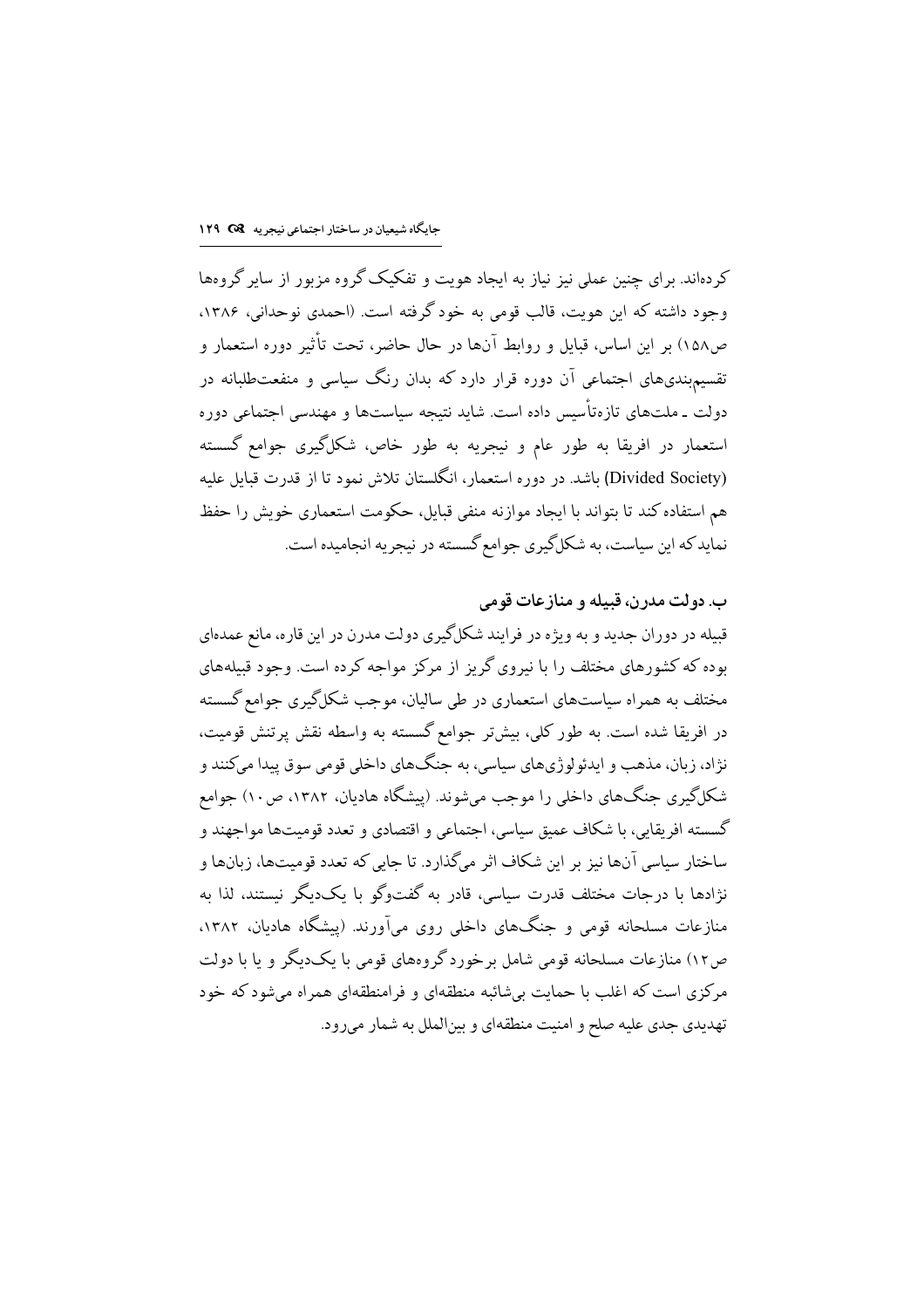۱۳۰ 30 فصلنامه علمی ـ پژوهشی شیعهشناسی/سال شانزدهم / شماره ۶۴ / زمستان ۱۳۹۷

در هر حال افریقا، به سبب ساختار قبیلگی، به تناوب شاهد درگیریهای خشونتآمیز از جمله کشتار جمعی افریقاییها بوده است. منازعات قومی در دیگر کشورهای این منطقه، موجبات بی¢باتی منطقهای و فرامنطقهای را فراهم آورده تا جایی که مداخلات خارجی موسوم به مداخلات بشردوستانه، از اوایل دهه ۹۰ تاکنون، با هدف تثبیت اوضاع و برقراری امنیت و صلح در مناطق بحرانی افریقا صورت گرفته است. (پیشگاه هادیان، ۱۳۸۲، ص۷) نیجریه یکی از کشورهایی است که از فردای استقلال تاکنون، با بحرانهای مختلف اجتماعی ناشی از ساختار روبهرو قبیلگی بوده که منجر به منازعات مسلحانه در این کشور شده است. منازعات موجود بین قبایل، جریانهای جدابی طلب، بحران هويت، شكاف شمال و حنوب و شكاف دولت و ملت از يحرانهاي ناشي از ساختار قىىلگى است.

تشيع در افريقا و نقش انقلاب اسلامي به رغم گسترش اسلام در قاره افریقا طی سدههای گذشته و حکومتهای شیعی در شمال قاره، تشيع در افريقاي جنوب صحرا رشد چنداني نداشت. اين روند تا انقلاب اسلامي ادامه <sub>.</sub><br>يافت و علىرغم حضور مهاجران شيعي (خوجه و لبنانيها)، تشيع در جنوب صحراگسترش نیافت. گسترش چشمگیر تشیع در افریقا پس از انقلاب اسلامی رخ داد که از دو جنبه قابل مطالعه است: یکی روح انقلاب اسلامی، تأثیری شگرف بر جوامع این مناطق داشته و دیگری، پس از انقلاب اسلامی فعالیت تبلیغی و آموزشی در این مناطق گسترش یافت. باید به این نکته اذعان کرد که روحیه برآمده از انقلاب اسلامی، بیش از هر چیز موجب توجه جوامع و نخبگان آنها به ارزشهای انقلاب اسلامی گردید. در این روند، انقلاب اسلامی با ایجاد تحرک و انگیزه در سایر مسلمانان، سبب شد آگاهی سیاسی آنان از هویت مذهبی خود بیش از هر زمانی پررنگتر شود و موجب زنده شدن روح در هم شکسته و خسته آنان گردد و نوعی برانگیختگی را در میان جمعیتهای مسلمانان برای حرکت به سمت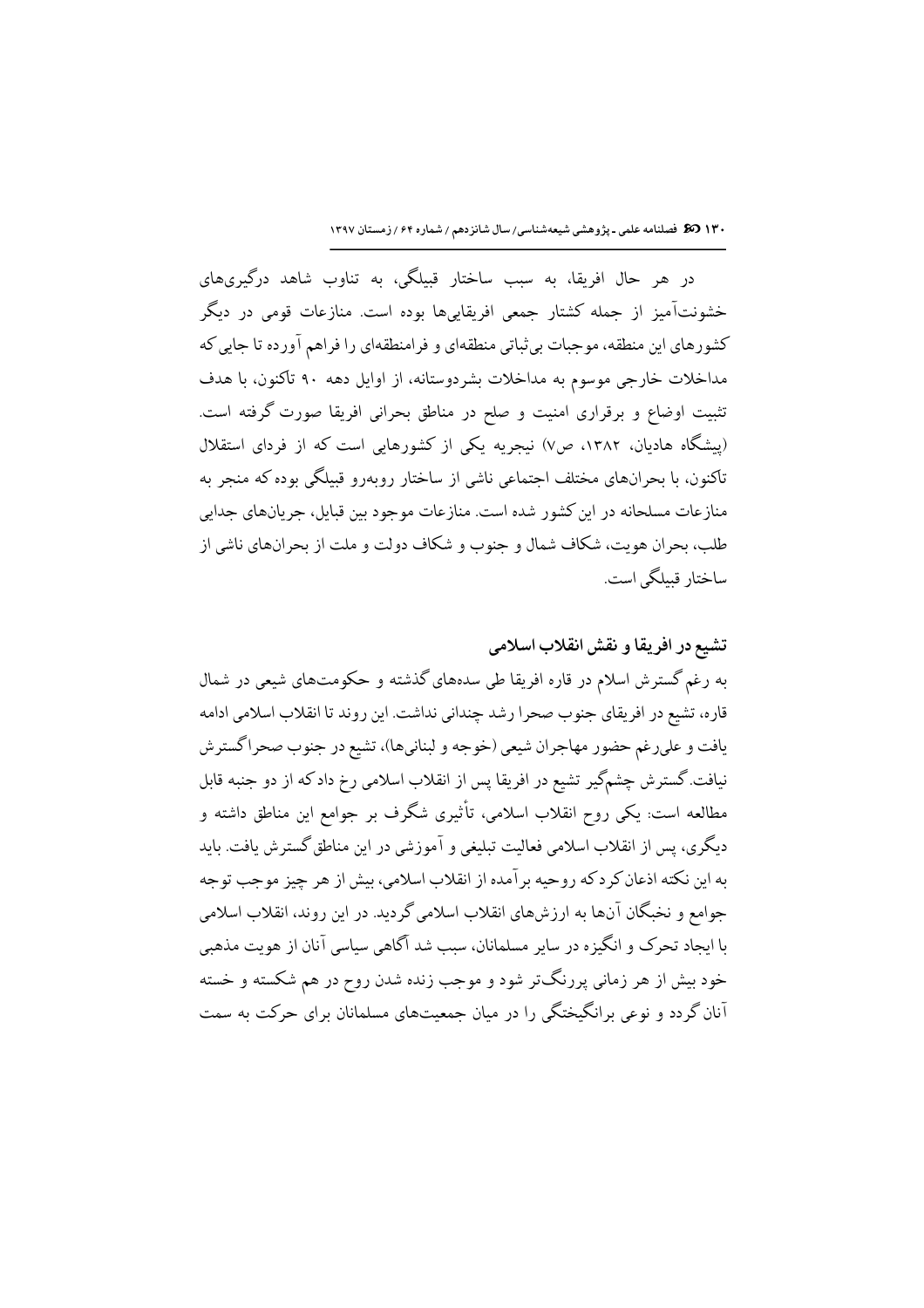تغییر اوضاع حاکم بر آنان به وجود آورد. (شیرودی، ۱۳۸۱، ص۵)کشور نیجریه و جنبش حرکت اسلامی به رهبری شیخ زاکزاکی، مصداق بارز این بیداری در غرب افریقاست. ارزشهایی مثل استقلالخواهی، آزادی، عدالت، همهستگی و اتحاد مستضعفان، بیداری مسلمانان، حقطلبی، حقانیت ملل محروم، همکاری و یاری ملل زیر ستم و مقابله با قدرتطلبی، غارتگری، استعمار، تفرقه و اختلاف، نظام معنایی قاعدهمند و خاصی را در قالب ایدئولوژی اسلامی شکل داد که در تعارض با نظام معنایی قدرتهای بزرگ بود و ایدههای انقلابی را تقویت و یا ایجاد نمود. (ستوده، ۱۳۸۵، ص۲۸۴–۲۸۵)

وقوع انقلاب اسلامي، موجب شدكه شيعه از حاشيه به متن دنياي اسلامي شد انتقال يابد. (محمد، ۱۳۸۶، ص۴۳) الگوی انقلاب اسلامی برای مسلمانان مستضعف افريقايي، همچون گمشدهای بودکه آن را در افکار چپ مارکسیستی دنبال میکردند و اکنون انقلاب اسلامی، مدل اسلامی حضور در عرصه بینالمللی و آرمان تغییر را ارائه کرده بود. تحلیل تأثير امام خمينيﷺ بر انديشه سياسي شيخ زاكزاكي و نوع عملكرد وي در اين قالب اهميت دارد. در این نوشتار، تلاش میشود نوع عملکرد حرکت اسلامی نیجریه بر این مبنا تحلیل شود. تأثیر مهم دیگر انقلاب اسلامی بر جوامع شیعه را میتوان تبدیل اقلیتهای بیشکل و زیرسلطه و از خود بیگانه شیعیان به جامعه خودآگاه و فعال و منسجم و شبکهای دانست .<br>که چنین فرایندی به صورت ملموس در نیچریه مشهود است.

تشيع در نيجريه پیش از حضور اندیشههای شیعی به واسطه انقلاب اسلامی در نیجریه، اندیشههای اخوانی در جامعه مسلمان این کشور رونق گرفته بود که علیه رشد اندیشهها و جریانهای مارکسیستی فعالیت میکرد. در این بستر، ورود اندیشه شیعی به نیجریه، تحولی در جریانهای اسلامی ایجاد کرد که با واکنشهای تند دولت و ارتش نیجریه از یک سو و حر بانهای تندر و اهل سنت مواحه شد.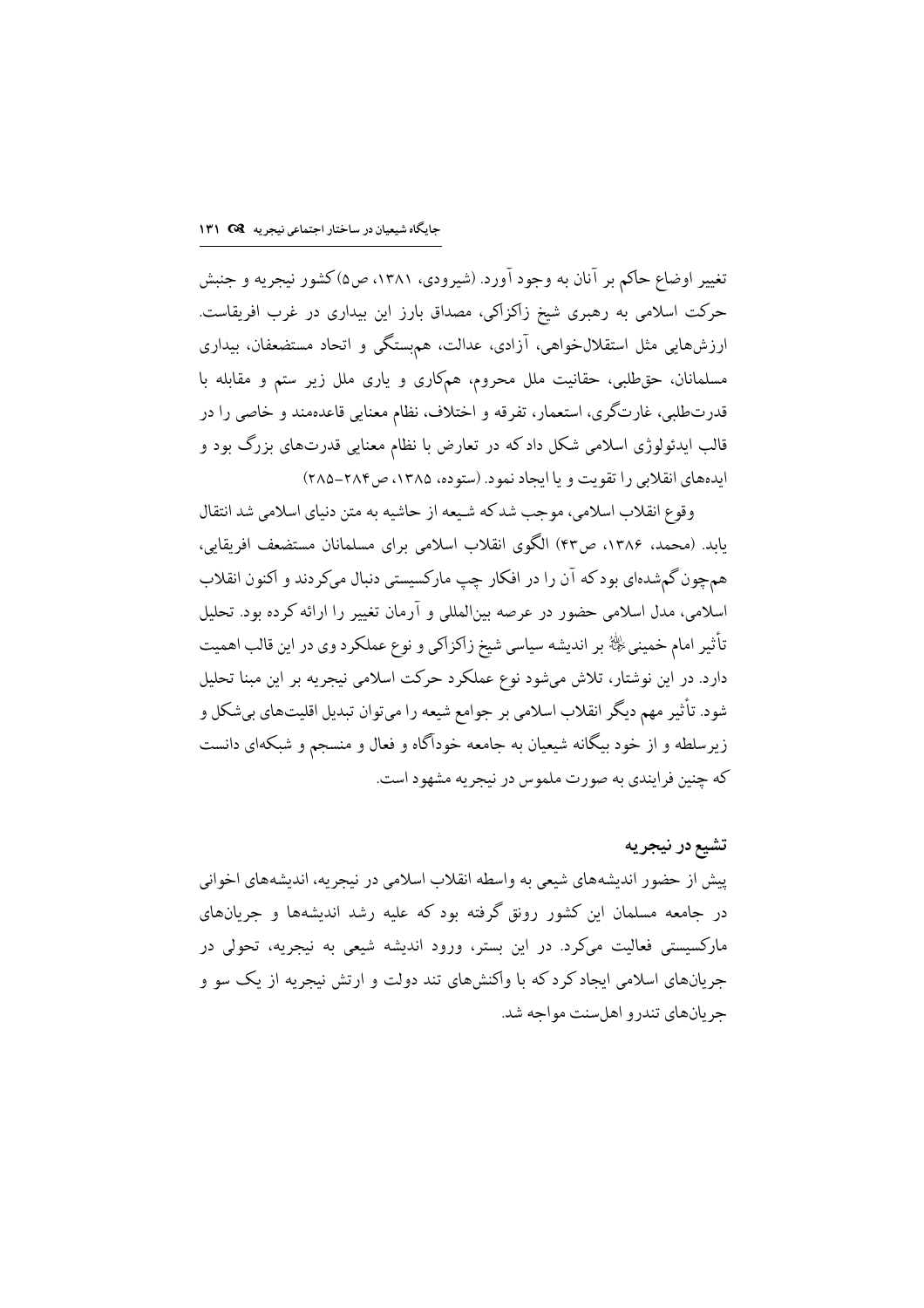حضور تشيع در نيجريه قبل از همه، به حضور لبنانيها در اين كشور بازميگر دد؛ اما آنچه موجب گسترش تشیع در این کشور شد، انقلاب اسلامی بود که توجه دانشجویان مسلمان نیجریه را به خود جلب نمود. این گروه از جوانان، در آن زمان با مطالعه آثار حسن البنا، سيد قطب، محمد الغزالي، و زينب الغزالي و ديگران كه به انگليسي ترجمه شده بود، تحت تأثير افكار انقلابي اخوانالمسلمين بودند. در آن زمان، اين افكار انقلابي اخواني به عنوان بدیلی در برابر منشورات کمونیستی مطرح بودند که با هدف گسترش الحاد در میان جوانان در دانشگاهها به وفور یافت میشد. این گروه پس از آشنایی با اندیشههای حضرت امامﷺ، یک گروه انقلابی را تأسیس کردند که در پی انقلاب بر ضد نظام حاکم و برقراری دولت اسلامی همچون نمونه ایرانی آن بود. در نتیجه این رویکرد، درگیریهایی میان ایشان و دستگاههای امنیتی به وقوع پیوست که در اثر آن، بارها رهبران این جریان زنداني شدند و اوضاع به گونهاي شده بودكه عنوان شيعه به معناي معارضه عليه نظام حاكم معنا مي شد. حركت اسلامي نيجريه از دل اين تحولات، شكل گرفت و رشد يافت. (شكيبا،  $(Y \cdot \Lambda - Y \cdot V) \varphi \wedge Y \wedge V$ 

## حرکت اسلامی ۔شیعی

ریشههای حرکت اسلامی نیجریه را باید در جنبش دانشجویان مسلمان آن یافت. در دهه ۷۰ میلادی، تفکرات چپ در کنار تفکرات اسلامگرایانه اخوانی، در دانشگاههای نیجریه رشد زیادی یافت که عمیقاً متأثر از مسائل اجتماعی این کشور بود. در این دوره، اندیشههای چپ بر حوزه عمومی نیجریه سلطه داشت و نخبگان مسلمان برای رویارویی با افکار چپ، به اندیشههای اخوانی روی آورده بودند. شیخ زاکزاکی و جمعی دیگر از نخبگان مسلمان در این وضعیت در دانشگاه حضور داشتند و متأثر از این فضا، گروهی را برای فعالیت احتماعی تأسس کردند. پس از انقلاب اسلامی و سفر شیخ زاکزاکی به ایران، وی تحت تأثير ارزشهاي انقلاب اسلامي و آموزههاي اسلامي قرار گرفت كه نتيجه آن تحول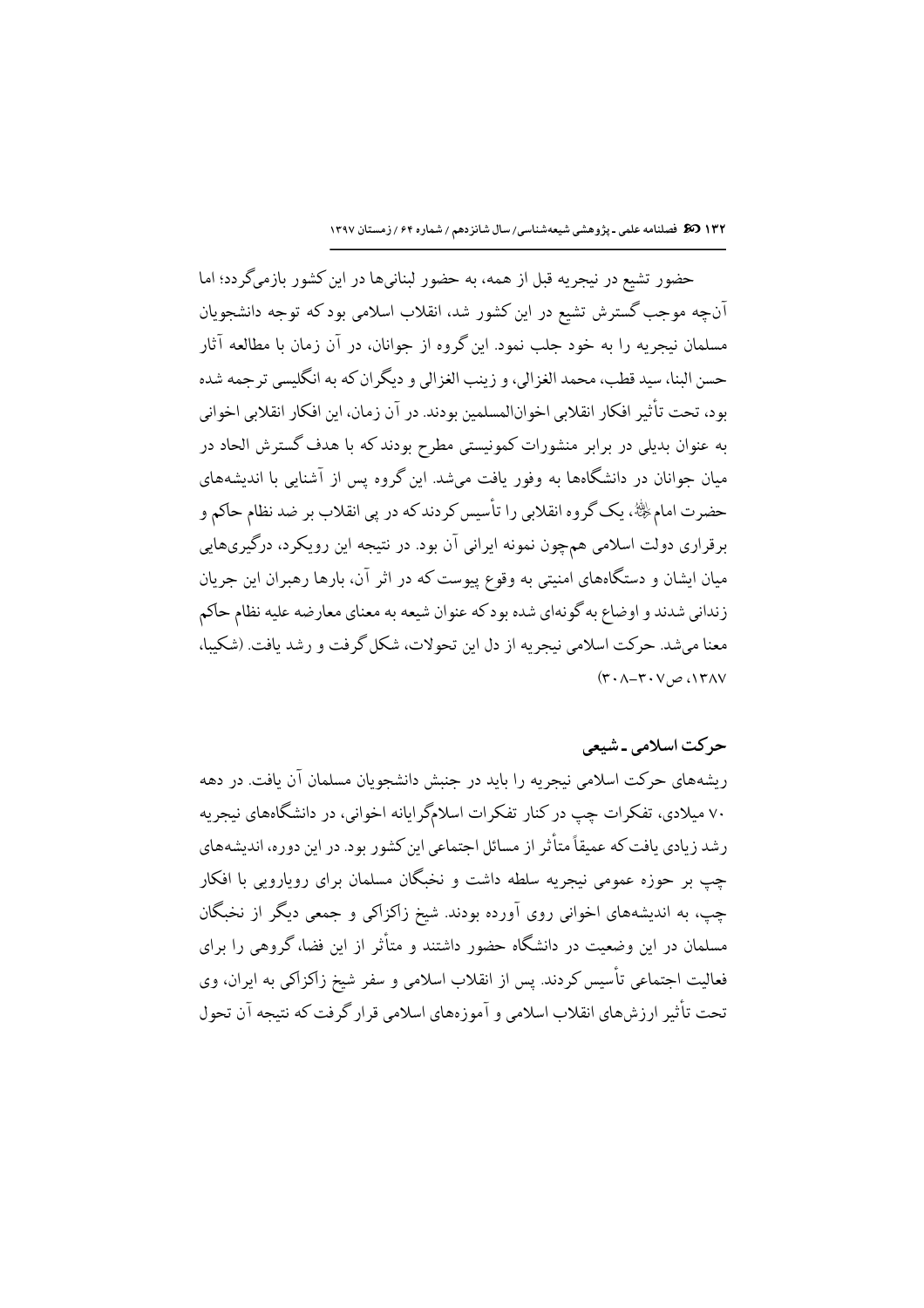درونی او و شکلگیری حرکت اسلامی نیجریه بود که مرکز آن در زاریا قرار دارد. (دفتر مطالعات، ۱۳۸۸، ص۵۳) تشکیل این حرکت، به گسترش تشیع در این کشور و اتحاد و انسجام میان آنها انجامید. مبارزات این گروه در دهههای ۸۰ و ۹۰ میلادی ادامه یافت و در طول این سال@ا، دولت به سبب مبارزات سیاسی این گروه، تعداد زیادی از اعضای حرکت اسلامی را دستگیر و به حبسهای کوتاه تا طویلالمدت محکوم نمود. متعاقب درگیریهای خونین اعضای این گروهها با دولت نیجریه در سپتامبر ۱۹۹۶ که به شهادت حدود سی تن از اعضا و شناسایی و دستگیر شدن حدود هفتصد تن از اعضای این گروه اسلامی توسط دولت منجر شد، مرکز این حزب در شهرهای شمالی تعطیل شد. علاوه بر این، گروهی از مسلمانان اهل سنت نیز به این اقدامات خشن و درگیری اعضای گروه حرکت اسلامی با پلیس اعتراض نمودند و برخی گروههای تندرو اهلسنت برای مبارزه با این جريان شيعي تأسيس شدند. تحولات دهه ۹۰ ميلادي، به اختلافات در بين طرفداران حركت اسلامي دامن زد و حركت اسلامي شمال نيجريه عملاً به دو گروه تقسيم شد:

١. حركت اسلامي شمال نيجريه باگرايش انقلابي كه به انقلاب در نيجريه معتقدند و رهبری شیخ زاکزاکی را قبول دارند. این گروه هنوز در شمال استقرار دارد. این حرکت از اوایل دهه ۱۹۸۰ میلادی ابتدا در مراکز آموزش عالی طرحریزی شد و در اواخر دهه ۱۹۸۰ میلادی به روستاها و شهرها نفوذکرد و در دهه ۹۰ به صورت جنبشی مردمی به خصوص در روستاها تبدیل شد و مردم از آن استقبال کردند. این جنبش از ۱۹۸۴ روز قدس را برای راهپیمایی عمومی اعلام کرد که موجب هم.ستگی آنها با دیگر جوامع اسلامی شد. (اسیوزیتو، ۱۳۸۲، ص۳۱۹؛ محمدی، ۱۳۸۴، ص۷۵)

۲.گروه جداشده از حرکت اسلامی که به تساهل و مداراگرایش دارند و به حرکت انقلابی قائل نیستند. این گروه در شمال و جنوب مستقر شدند. آنها در احیای افکار اهلبیت(ع) نقش مهمی داشتند و با نظارت و هماهنگی و اطلاع قبلی به دولت، مراسم خود را در حنوب نیچر به و لاگوس برگزار میکنند. (شکیبا، ۱۳۸۷، ص۲۱۱-۳۱۲)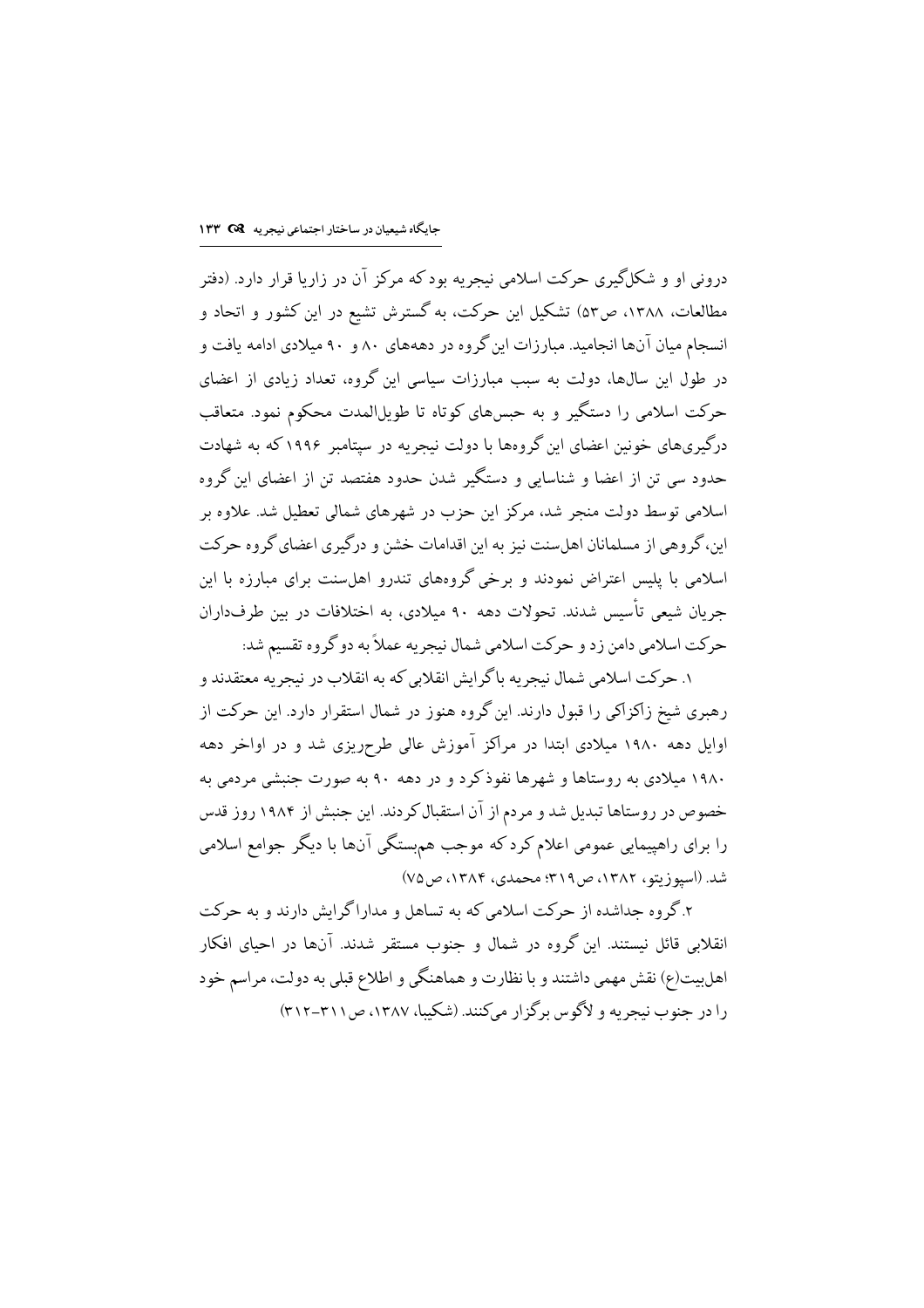در یک تحلیل کلان و مطالعه فعالیتهای صورتگرفته در نیجریه، به غیر از دو گروه يادشده بومي، بايد از اقدامات جامعةالمصطفى و شيعيان لبناني در نيجريه ياد كرد كه در این زمینه، فعالیت شیخ زاکزاکی و حرکت اسلامی نیجریه بسیار موفق بود. در پی اقدامات و كنش احتماعي شيعيان طرفدار حركت اسلامي و حملات عليه آنها، ابن نكته مطرح شدكه اقدامات حركت اسلامي، تندروانه بوده كه به اين حملات و هتك حرمتها انجامیده است. چنان که بیان شد، مقاله حاضر بر خلاف این نکته، تلاش دارد تا ضمن برجستهسازی موفقیتهای تبلیغ اجتماعی حرکت اسلامی، به فهمی درونی از اقدامات این جنبش دست یابد و نشان دهدکه تبلیغ اجتماعی حرکت اسلامی، موجب شکلگیری جامعه شیعه خودآگاه شده و این جنبش در حال حاضر، به راهبردهایی برای برونرفت از این وضعيت نياز دارد.

بحر انها و مخالفان شیعیان نیجر یه اقدامات زاکزاکی با تأثیر از انقلاب اسلامی ایران، موجب همراهی گروه زیادی از دانشجویان مناطق شمال نبجریه علیه عملکرد دولت وقت (شاگاری) شد. در نتیجه این اقدامات، بسیاری از دانشجویان مسلمان، مشروعیت دولت وقت را زیر سؤال بردند و با خودداري از تعهد به مشروعيت مذهبي نيجريه، رسماً اعلام كردندكه نسبت به هيچ فرد و قانوني جز قانون خداوند تعهد ندارند و خواهان برچیده شدن مشروبفروشيها و رعايت حجاب اسلامی در دانشگاهها و اماکن مذهبی شدند. (محمدی، ۱۳۷۹، ص۲۵۹) این اعتراضات، موحب شد شاگاری رئس حمهوری نیچریه، هیأتی را مأمور پررسی این اعتراضات نماید. این هیأت پس از بررسی کامل ریشه این اعتراضات، پیشنهادهایی به شرح ذيل به دولت داد: ۱. در آینده هر حاکه مؤسسات آموزش عالی احداث شد، در نقشه ساختمان یک مسحد در نظر گرفته شود؛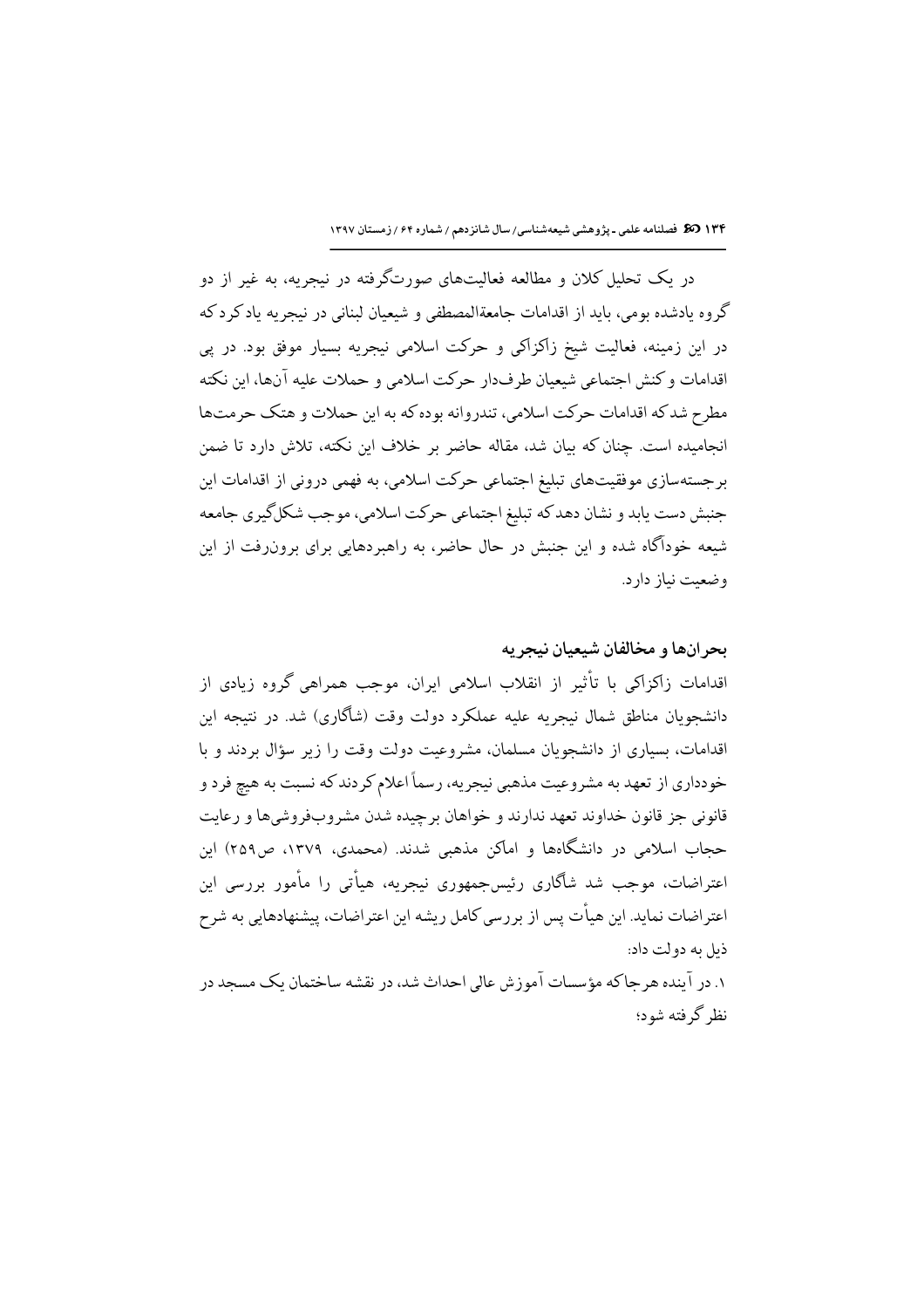۲. تمامی دختران در مؤسسات آموزش عالی و دانشگاههای ایالت فدرال گوسو، سوکوتو و غیره باید یوشش اسلامی را رعایت کنند؛ ۳. مؤسسات آموزشی دارای امامت جماعت باشد؛ ۴. مشروبفروشيها بايد تعطيل يا محدود شود؛ ۵. افرادی که بدون جواز اقدام به فروش مشروب مینمایند، باید طبق دستور دولت از این عمل خودداري كنند و مجلس ايالتي در اجراي قانون منع فروش و مصرف الكل تسريع كند؛ ۶. یو شش های غیر اخلاقی زنان در ایالات اسلامی ممنوع گر دد.

بر اساس این گزارش که شیخ زاکزاکی رهبر جنبش دانشجویی معرفی شد، او در سال ۱۹۸۱ دستگیر گردید و تا ۱۹۸۵ در زندان بود. پس از آن قوانین سختی علیه حرکتهای اسلامی در نیجریه اجرا شد. او پس از آزادی از زندان به دلیل تغییر دولت، تحصیلات حوزوی و شیعی خود را در حوزه علمیه کانو آغاز کرد و بار دیگر بر فعالیتهای تبلیغی خود افزود و با تأسیس سازمان حرکت اسلامی شمال، به طور رسمی اعلام نمود که بهترین شیوه حکومتی در نیجریه، تأسیس حکومتی نظیر ایران و جمهوری اسلامی بر پایه استقرار كامل عدل و انصاف در جامعه است. این حركتها، موجب دستگیری مجدد وی در سال ۱۹۸۷ گردید. در دوازده سپتامبر ۱۹۹۶ شیخ زاکزاکی و چند تن از پیروان وی، در شهر شمالی زار با بازداشت شدند. پلیس علت بازداشت آنها را بهکارگیری رادیوی غیر قانونی، اقدام بر ای سر نگونی دولت نظامی رئیس جمهور آباچا و اقدامات ضد امنیت ملی ذکر کر د و وی را بار دیگر زندانی نمود. این بازداشت، موجب درگیری طرفداران وی و دولت شد که به کشته شدن دهها تن انحامید. (شکیبا، ۱۳۸۷، ص۳۱۷-۳۱۸.) ابنا، ۱۳۹۳)

مخالفان شیعیان و به طور خاص حرکت اسلامی نیجریه را دو گروه اهلسنت تندرو و دولت و ارتش نیجریه میتوان دانست که تلاش دارند با رشد این جریان مبارزه کنند. (ابراهیم مؤذن، ۱۳۸۸) در ادامه، تلاش خواهد شد تا با مرور ساختار اجتماعی نیجریه، درکی درونی از اقدامات دولت نیجریه حاصل شود و درباره دلایل حمله ارتش به حرکت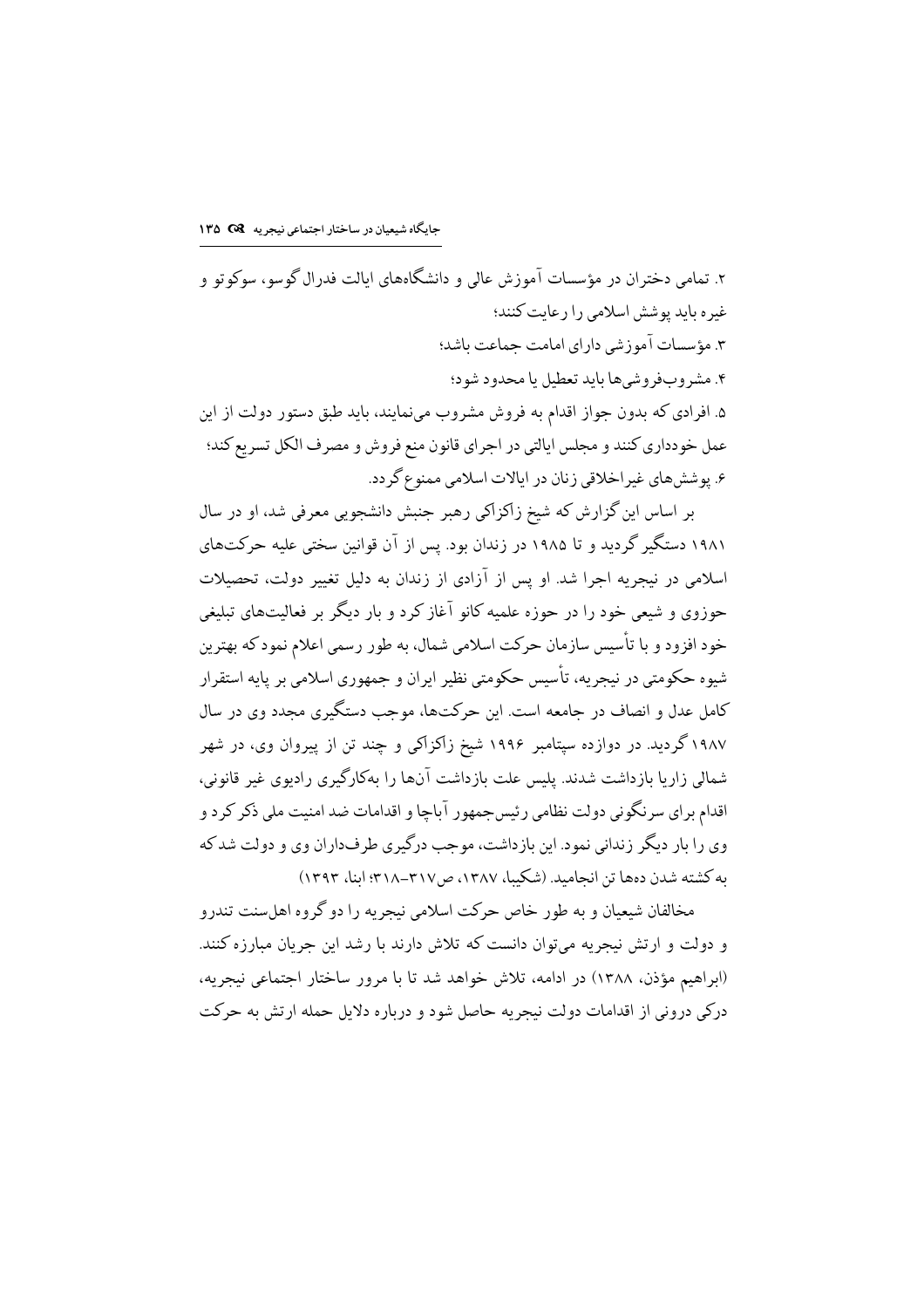اسلامی بحث گردد. در نگاه کلی، فهم بستر سست و بحرانزده نیجریه، ما را به این نکته متوجه میکندکه دولت و ارتش این کشور، حرکت اسلامی و کنش اجتماعی و هویت جوی شیعیان راکنشی جداییطلب و ضدامنیتی میبینند و طی دو دهه گذشته، اقدامات ارتش این مسأله را تأييد مىكند. اين اقدامات تحت تأثير تصويرى است كه از تشيع در ارتش و دولت نیجریه شکل گرفته است و بر این اساس، خروج از این وضعیت، نیاز به اقداماتی در خصوص تغيير اين تصوير دارد.

نظام اجتماعی و تأثیر آن بر وضعیت تشیع

در مطالعه نظام اجتماعی نیجریه، به این پرسش باید پاسخ داده شود که چرا از یک سو، موفقیت تبلیغ تشیع در نیجریه ارتباط مستقیمی با تبلیغ اجتماعی حرکت اسلامی و شیخ زاکزاکی دارد و از سوی دیگر، بحرانهای شیعیان نیجریه نیز ناشی از مسائل اجتماعی این کشور و تصویر شکلگرفته از شیعیان است؟ و بر این اساس، تلاش خواهد شد ضمن مرور نظام اجتماعی این کشور، آثار مثبت و منفی این عوامل بر وضعیت شیعیان مطالعه گر دد.

# ۱. قبیله و نظام اجتماعی

نیجریه از قبایل مختلفی تشکیل شده که به زبانهای متفاوت، صحبت میکنند. مهمترین تیرههای نژادی آن عبارتند از: هوسا (۲۱ درصد) و فولانی (۸ درصد) در شمال (جمعا ۲۹ درصد)، یوروبا در جنوب (۲۱ درصد)، ایبو در جنوب شرق (۱۸ درصد)، ایجاو (۱۰ درصد)، کانوری (۴ درصد)، آیبیبیو (۳/۵ درصد) و تیو (۲/۵ درصد) و … . (رسولی، ۱۳۸۵، ص۶؛ شکیبا، ۱۳۸۷، ص۲۵) قبیله را مبنای نظام اجتماعی نیجریه میتوان دانست که ریشههای عمیقاً تاریخی دارد، اما در دوران استعمار، به واسطه مهندسی اجتماعی استعمارگر ان، با تحولاتی مواجه بوده که در بخش تأثیرات استعمار بدان اشاره خواهد شد.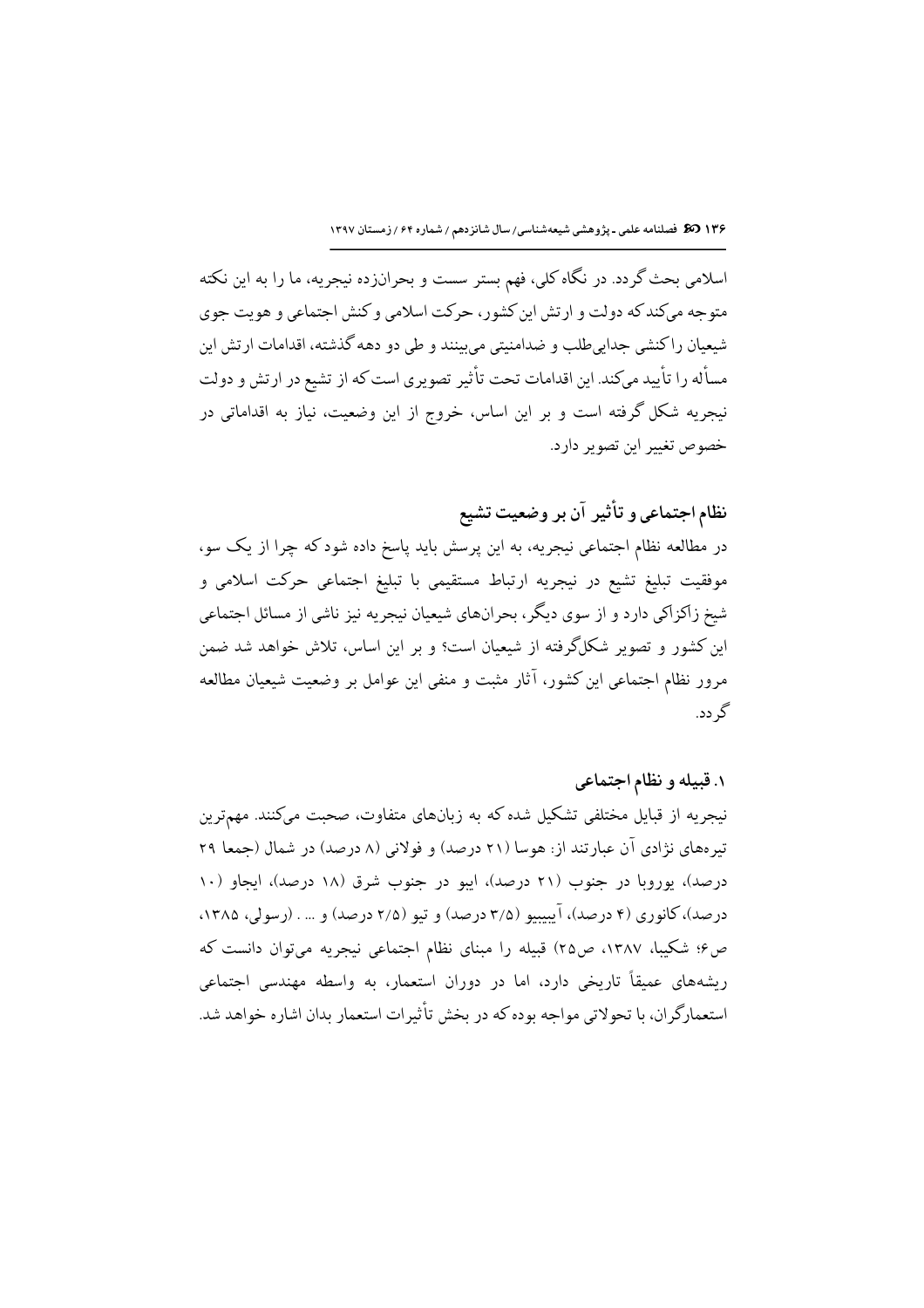قبیله در تأسیس و تکوین دولت مدرن نیجریه و نزاعها و جنگهای داخلی آن تأثیر پسزایی داشته، به طوری که ساختار سیاسی برخی کشورها بر اساس قبیله شکل گرفته است. یس از استقلال نیجریه در سال ۱۹۶۰ سه گروه قومی عمده، سه منطقه متمایز از هم را در این کشور شکل دادند:

الف.گروه هوسا ـ فولانی در شمال ۲۹ درصد جمعیت کل کشور (شامل حدود سی خر ده گروه قومي؛ ب.گروه پوروبا ـ فورنیش در غرب شامل ۲۱ درصد حمعیت کل کشور (شامل حدود دواز ده خر دهگر وهي قومي)؛ ج گروه ایبو در شرق شامل ۱۸ درصد کل جمعیت کشور (شامل حدود ۳۲ خر دهگروه قومي). (احمدي نو حداني، ۱۳۸۶ ص ۱۹۲–۱۹۳) مطابق همین سیاست، در سال ۱۹۷۶ نوزده ایالت در نیچریه تعریف شد تا دولت بتواند بر نزاعهای قومیتی غلبه پابد. (کلهری، ۱۳۷۸، ص۱۵۷)

شیعیان نیجریه و به طور مشخص حرکت اسلامی به رهبری شیخ زاکزاکی، از اقوام شمالی بوده و با توجه به مسأله قومیت در فرایند تبلیغ تشیع در این کشور بسیار مؤثر بوده است. به طور مشخص، فرهنگ اسلامی ریشهدار در دو قوم هوسا و فولانی در شمال، فضای آمادهای برای رشد تشیع آماده کرده است. ساختار قبیلگی و تأثیرات استعمار بر آن که به شکلگیری جامعه گسسته در نیجریه انجامیده، بستر مناسبی برای حرکتهای استقلالطلب یدید آورده که طی دهههای پس از استقلال نیجریه، منازعات داخلی را در این کشور شکل داده است. چنین بستر آمادهای، موجب شده تصویر فعالیتهای شیعیان در این بستر به جریانهایی واگرا تفسیر شود و بر همین اساس، با برخورد سخت دولت مواجه گردد. تصویر موجود از شیعه در دولت و ارتش، بزرگترین خطری است که جامعه شیعه نیجریه و در صورت گسترش آن در غرب افریقا شیعیان این منطقه را تهدید میكند.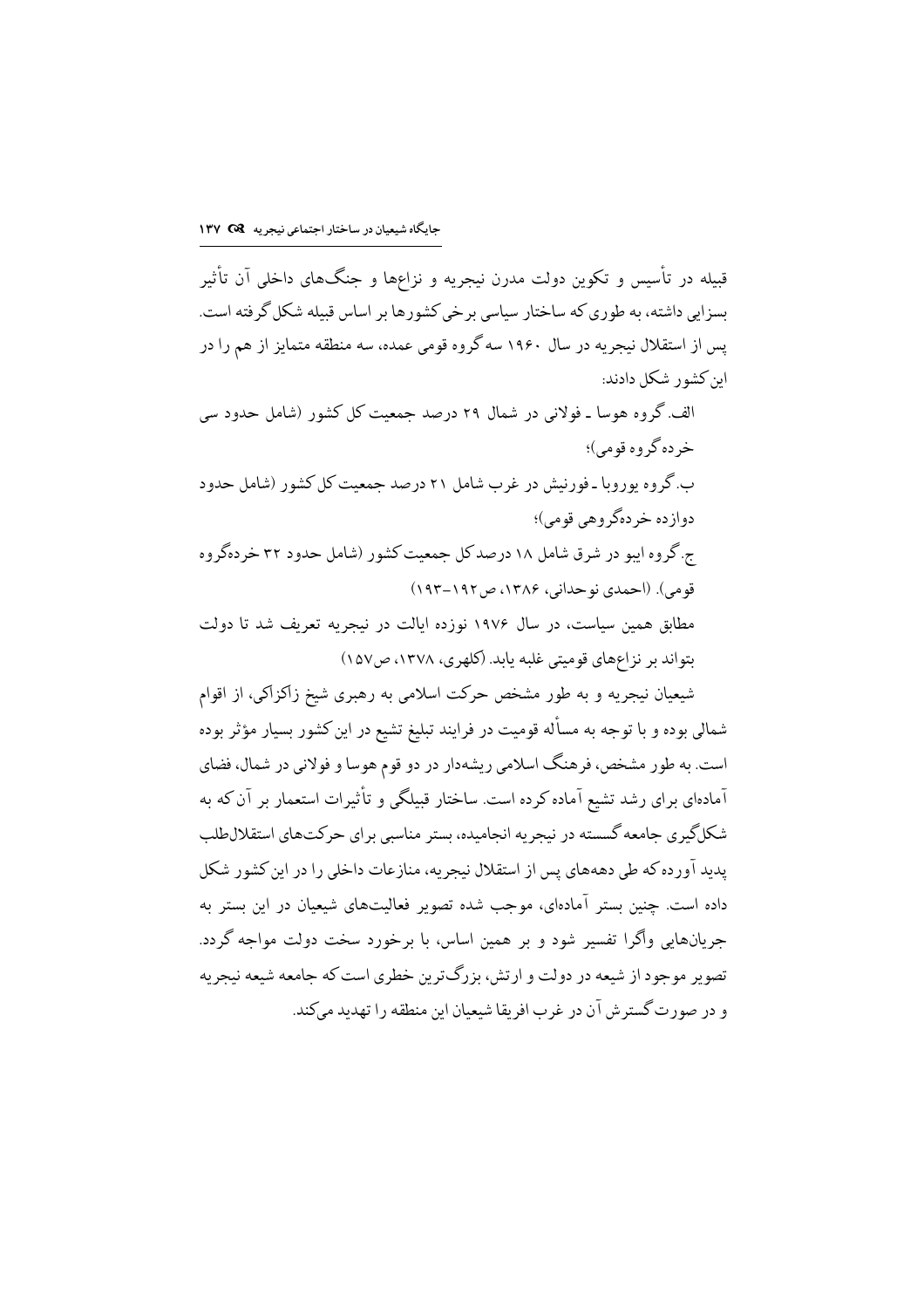۲. مسأله هو يت و شيعيان

قبیله در کنار سیاستهای استعماری، موجب شکلگیری جوامع گسسته و دولتهای غیرهژمونیک در افریقا شده که به تبع آن، اغلب کشورهای افریقایی را دچار بحران هویت کرده است. نیجریه با داشتن اقوام گوناگون و متأثر از سیاستهای استعمار انگلیس، بیش از دیگر کشورها دچار بحران هویت است؛ لذا طی دهههای قرن بیستم، با گروههای جدابي طلب و جنگهاي داخلي مواجه بوده است.

دولت نبجریه، تمایل زیادی به یکپارچهسازی و تعریف هویت واحد در درون بافت ملي دار د و سعي مي كند كه يك مليت را بر اي همه گر ومهاي قومي و مذهبي رسميت دهد و فقط هويت ملي را روى اوراق شناسايي فرد درج كنند. در واقع اين دولتها هويت چندگانه را برنمیتابند (احمدی نوحدانی، ۱۳۸۶، ص۱۶۶–۱۶۷) و چنین میشود که هویت مذهبي و حتى قومي، نيروهاي گريز از مركز تلقى ميشوند و دولت آنها و به ويژه شيعيان راکه دنبال تعریف یک هویت مذهبی مستقل برای خود هستند، زیر فشار قرار می دهد.

شیعیان در بستر بحران هویت موجود در نیجریه رشد یافتند و علاوه بر مشکلات هويت خويش، با بحران جديد هويتي مواجه شدند. مشكل اساسي شيعيان آن است كه قرار گرفتن در هویت ملی، آنان را از دست رسی به مبانی اعتقادی و مذهبی بازمیدارد. از سوی دیگر، هویت قومی نیز نمی تواند مطالبات مذهبی، سیاسی و اقتصادی آنان را پاسخگو باشد. یکی دیگر از مشکلات شیعیان در دست.یابی به ساختار هویتی، تقابل خردهفرهنگهای قومی و زبانی با هویت شیعی آنان است. برایند چنین وضعیتی، این است که تکیه بر هویت مذهبی، ظرفیت تقابل هویتی با دولت، گروههای مذهبی دیگر و ایستارهای قومیتی را افزایش میدهد. شاید بتوان گفت: به واسطه همین کشمکشها بین اقوام، مذاهب و گروههاي سياسي، فضاي متشنج در چند دهه اخير بر جامعه نيجريه حاكم بوده و مردمان این سامان را از ثبات و حرکت در مسیر توسعه و پیشرفت باز داشته است. (Khadijat, 2003, 28)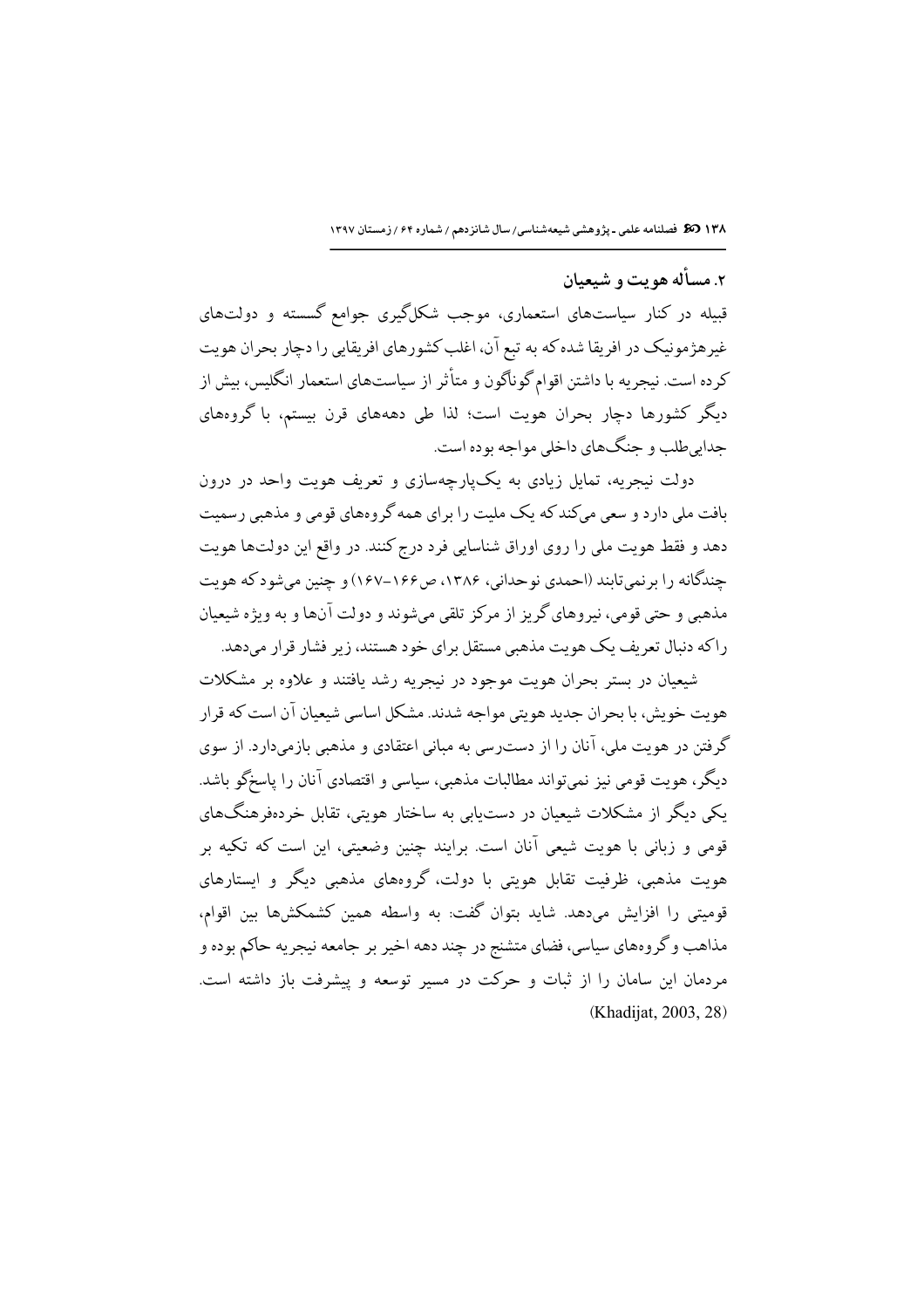علاوه بر يجرآنهاي كلان بادشده براي شيعيان، بايد به طبقه احتماعي حامعه شيعه توجه کرد. شیعیان عموماً از طبقات پایین جامعه هستند که سرعت گسترش تشیع در نیجریه، موجب شده آموزههای شیعی به شکل عمیق رشد نکند و هویت مستقل شیعی شکل نگیر د. این وضعیت، موجب شده جامعه شیعه با تهدیدهای درونی و بیرونی مواجه شوند؛ تهدید درونی از این منظر که آنان به واسطه موانع ساختاری فرهنگی از یک سو و ضعف@های موجود در انتقال درست آموزههای اعتقادی شیعه و آمیختگی آن با سنن خرافی و بومي، در دست٫سي و تعريف هويتي واقعي و مستقل و مبتني بر عقايد شيعه با مشكلاتي مواجه هستند. تهدید برونی اینکه سایر گروههای مذهبی و دولت، در برابر شکلگیری چنین هویت مذهبی شیعی واکنش نشان دادهاند که به نظر پورشهای مختلف ارتش به جمعيت شيعه طي دهه اخير به اين دليل باشد. اين تهديد بر ونزا، با تبعيض مذهبي دولت از یک سو و وجود گروههای تندرو اسلامی از دیگر سو دوچندان میشود. دولت سکولار و تحت تأثیر ساستهای غربی نیجریه، گسترش مسیحیت را موافق ساستهای خود و دست رسی به هویت ملی مورد نظر میداند؛ بنابراین، شاهد اعمال تبعیض میان مسیحیان و مسلمانان هستیم که شیعیان هم از این تبعیض بی;صیب نیستند. تمرکز امکانات در جنوب و اعمال محدودیت برای ساکنان مسلمان در شمال، قاعدتاً وضعیت سختی را به شیعیان تحمیل میکند و شکلگیری یک هویت شیعی نشاندار را به تأخیر می\ندازد. شیعه که به واسطه تبلیغ اجتماعی، به سرعت در نیجریه رشد یافت، طی دهههای گذشته، با بحران هويت ناشي از سه عامل قوميت، مليگرايي و مذهب قرار گرفته است. نكته مهم این است که شاید اقدامات شیخ زاکزاکی و حرکت اسلامی نیجریه که به تندروی متهم شدهاند، در این بستر قابل فهم باشد و حرکت اسلامی بتواند با اقدامات خود در گام اول، جامعه شیعه را دارای خودآگاهی کند که ادامه این روند، به سیاستگذاری جدی نیاز دارد. (پیشین)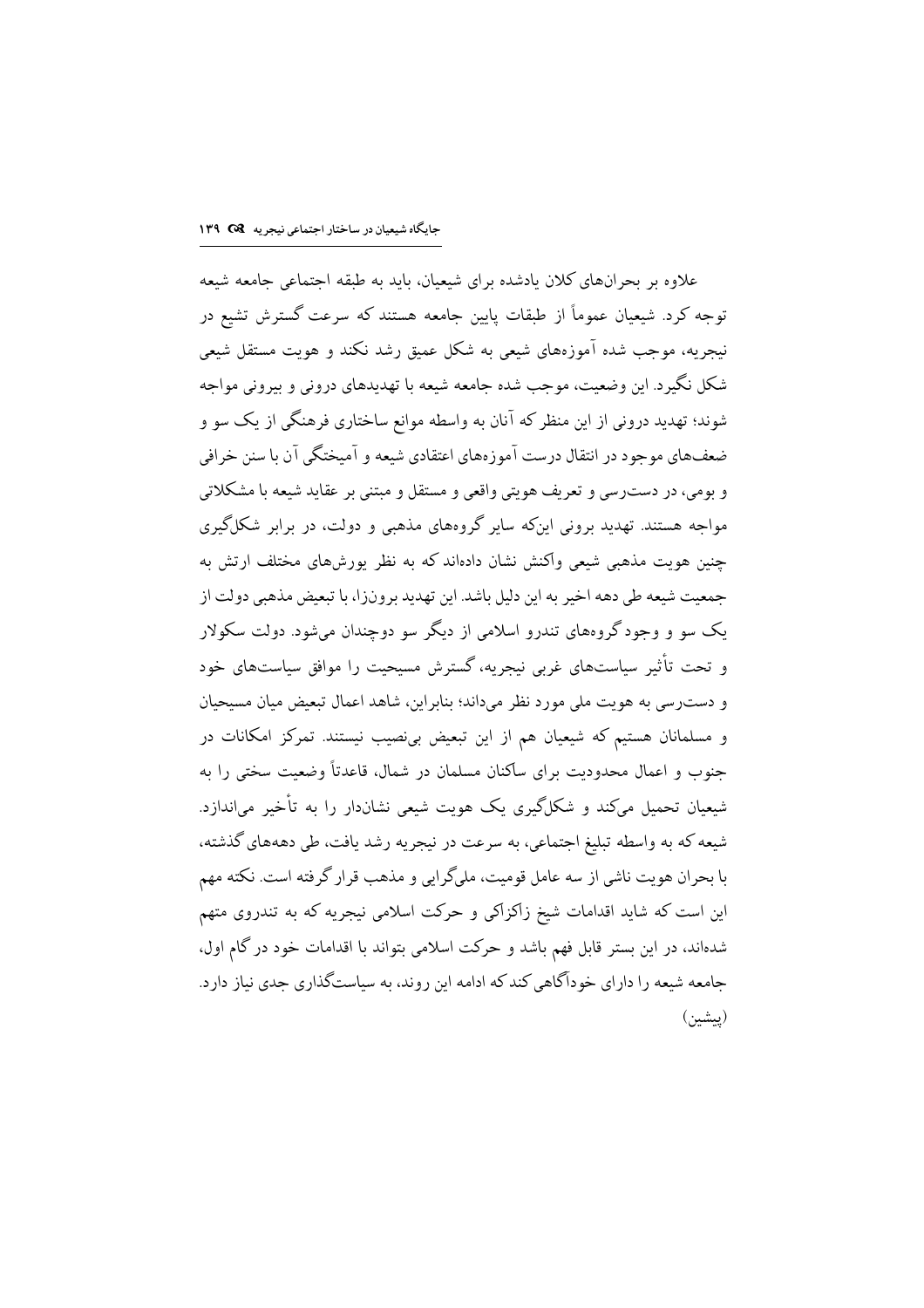١۴٠ 30 فصلنامه علمى ـ پژوهشى شيعه شناسى/ سال شانزدهم / شماره ۶۴ / زمستان ١٣٩٧

۳. قبیله فولانی ـ هوسا و گسترش تشیع

پژوهش درباره اسلام و جمعیتهای مسلمان در نیجریه و حتی غرب افریقا، ضرورت مطالعه قوم فولانی ـ هوسا را گوشزد میکند. فولانیها در اوایل قرن پانزدهم میلادی، از قسمتهای شمال و غرب، به مناطق هوسانشین وارد شدند و با ساکنان آن مناطق ازدواج کردند و دین اسلام را در شمال نیجریه و قوم هوساگسترش دادند. (دفتر مطالعات، ١٣٨٨، ص٧) جهاد مسلمانان فولاني، به تأسيس خلافت سكوتو و اميرنشين فولاني منجر شد.

اقوام فولاني و هوسا در طول قرون، به شدت به هم نزديک شدند و در حال حاضر، هوساها با مردم قبایل کانوری ـ فولانی، آکان و سونگای در جمهوری بنین ـ یوروبا پیوند نزدیک دارند و اغلب نیز مسلمانند و به دلیل داشتن دو ویژگی علایق قبیلهای و مذهبی، از سایر قبایل این کشور متمایز گشتهاند. تعصب خاص هوسا ـ فولانیها به اسلام، باعث گشته كه اين قبيله، نقش فعالي در تبليغات اسلامي در سراسر غرب افريقا داشته باشند و تعداد زیادی از مردم غرب افریقا با تلاشهای تبلیغی آنها به اسلام متمایل شوند. (شکیبا، ۱۳۸۷،  $(\mathsf{r}\mathsf{r}\mathsf{-}\mathsf{r}\mathsf{-}\mathsf{p})$ 

بستر اجتماعی قبیله هوسا-فولانی در شمال نیجریه، تأثیر بسزایی در نوع تبلیغ و فعالیت سیاسی ـ اجتماعی مبلغان دارد. با توجه به تعصب عمیق به اسلام و ریشههای عمیق ارزشهای اسلامی در این قوم، میتوان درک بهتری از نوع اقدامات شیخ زاکزاکی داشت. در بستری که جامعه آماده کنش سیاسی ـ اجتماعی است و رسالتی که حرکت اسلامی و شیخ زاکزاکی احساس میکند، گریزی از فعالیت در حوزه عمومی نیست. اقداماتی همچون اجرای شریعت در شمال نیجریه و واکنش شدید جامعه به حرکتهای اسلامی در آنجا، نشان از آمادگی این جامعه برای مشارکت مذهبی ـ اجتماعی دارد که شیخ زاکزاکی به در ستی از آن بھر میر دای کر دہ است.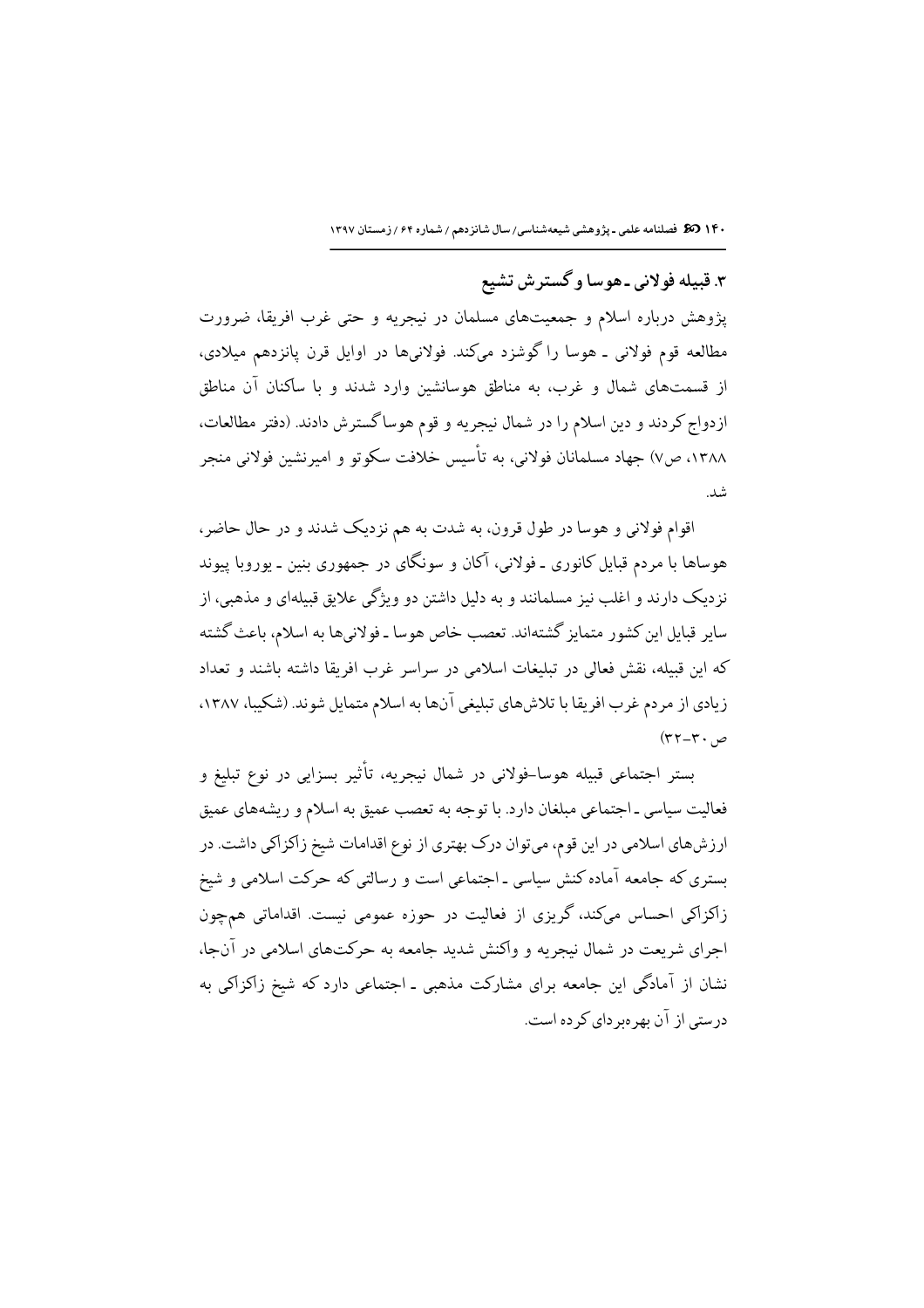### ۴. شکاف دین و دولت

از جمله میراث استعمار در نیجریه، گذشته از شدت اختلافات قبیلهای و مذهبی، ترویج نظام غیردینی است. حکومتهای ملی این ویژگی را پس از استقلال نیز ادامه دارند. حتی به باور برخی، سیاست مذهبی معاصر در نیجریه، مخالفت با مذهب و دفاع از سکولاریسم بوده است. (شهریاری، ۱۳۹۲، ص۱۹۹–۲۰۰؛ شکیبا، ۱۳۸۷، ص۲۵۴) سیاست سکولار و گاهي ضدديني، موجب شکلگيري شکاف دين و دولت در نيجريه شده که با بحران هويت همراه گشته و موانع جدیدی پیش روی جامعه قرار داده است. به طور کلی سیاستهای سکولار دولت، موجب شد تا عرصه جامعه مدنی زیر فشار و گاهی سرکوبی قرار گیرد و سیاستمداران، ایدئولوژیها و سیستم عقیدتی جایگزین همچون: ناسیونالیسم، سوسیالیسم و… را تقویت کنند، اما هیچکدام از این عقاید، نمیتوانست جانشین ایدههای مسیحیت یا اسلام در نزد افکار عمومی افریقاییان باشد. در نتیجه، دولت به تدریج، موانعی را بر سر راه جامعه مدني به وجود آورد يا فعاليتهاي آنان را محدودكر د.

در چنین فضا و نظم مستقر، مسلمانان و شیعیان جایگاهی ندارند. دولت جریان فکری و الگوی زندگی دلخواه خود را که همان الگوی سکولاری است، برای ماندگاری خود بر مردم تحمیل کرده است؛ ضمن اینکه دولت به واسطه ماهیت سکولاریستی خود، سیاستهای دوگانهای را در مناطق مسلماننشین و مسیحینشین در پیش گرفته که در حوزه آموزش، اقتصاد و فرهنگ، به شکاف این دو بخش از جامعه دامن زده است و مسلمانان و به تبع آن شیعیان را هر روز بیشتر از گذشته به حاشیه میراند. (شهریاری، ۱۳۹۲، ص٢٠۵) نكته مهم اين است كه دين در نيجريه، به محملي براي مبارزه جامعه مدني با قدرت دولت و ارتش تبدیل شده و شکلگیری گروههای افراطی در همین بستر بوده است. این بستر اجتماعی، موجب شدکنش اجتماعی شیعیان طی دو دهه اخیر نیز در این قالب تفسیر شود. باید توجه داشت که حرکت اسلامی، هیچ وقت خطـمشی مسلحانه در پیش نگرفته، بلکه تلاش داشته با آرامش و حفظ مرزهای قانونی و با شیوه مخالفت مدنی، به اهداف و آرمانهای خود دست یابد. اما بستر موجود در نیجریه، موجب شده تا اقدامات شیعیان، به یک نوع تخاصم و حتی جداییطلبی تفسیر شود.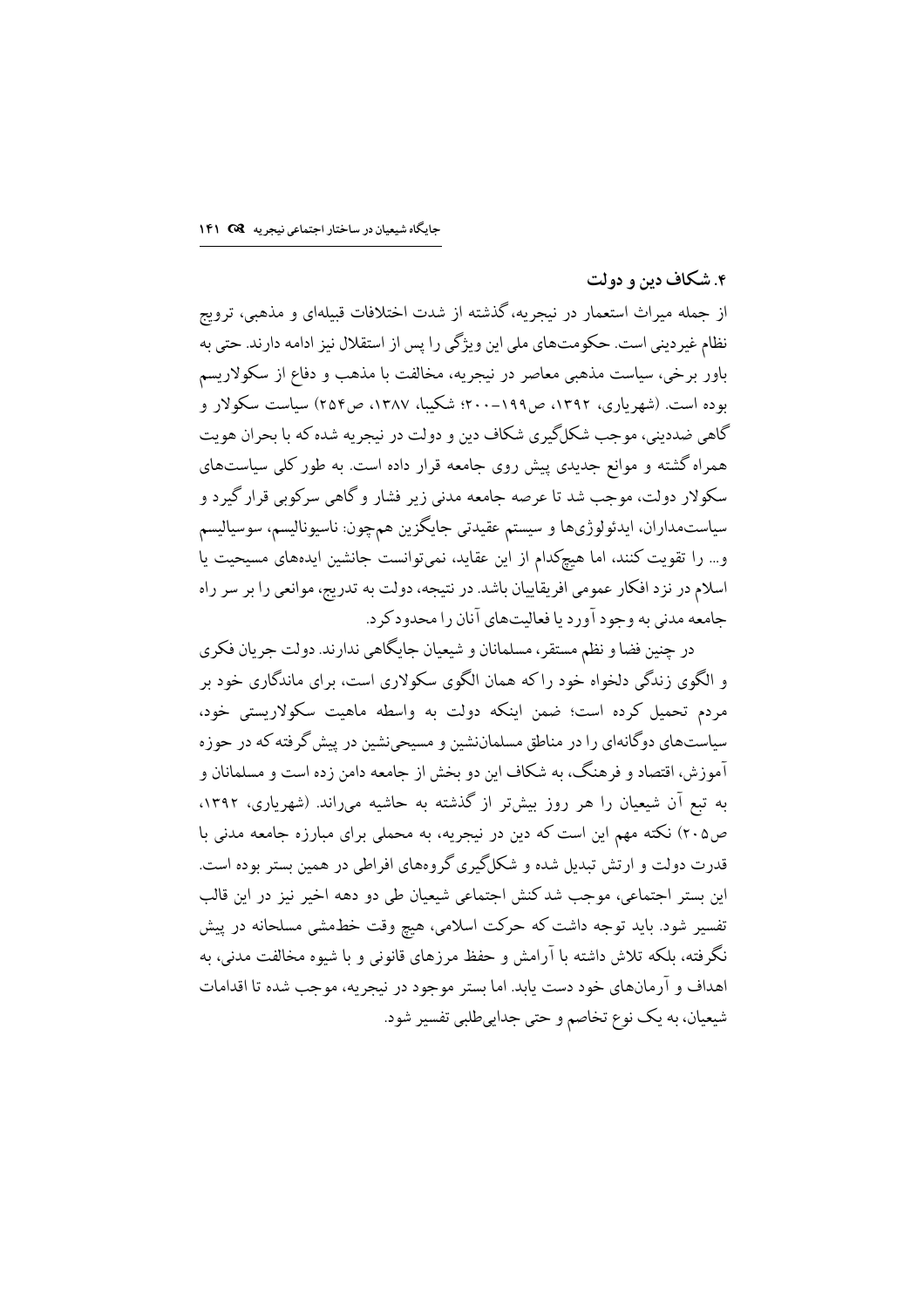تبلیغ اجتماعی و جایگاه کنونی تشیع

قضاوت درباره فعالیتهای حرکت اسلامی به رهبری شیخ زاکزاکی، به دلیل پیچیدگی محیط اجتماعی نیجریه و موفقیتهای آشکار حرکت اسلامی در کنار بحرانهای بهوجودآمده برای شیعیان بسیار سخت است. برخی پژوهشگران، وی را به تندروی متهم کردهاند و برخی نیز تاکتیکهای این گروه را دارای مشکل میدانند. به هر روی، اقدامات شیخ زاکزاکی و حرکت اسلامی نیجریه، تأثیر مستقیمی بر زندگی شیعیان و تأثیری غیرمستقیم بر شیعیان غرب افریقا بلکه کل افریقا داشته و خواهد داشت. در این بین، حفظ منافع شیعیان در درازمدت و کیفیت زندگی شیعیان اهمیت دارد که باید در عین تأکید بر آموزههای شیعه و عمق بخشیدن بدان و تأثیرات اجتماعی این آموزهها، تصویری مثبت و سازنده از حضور شیعیان در جوامع مختلف ایجاد کرد. این تصویر، هم به رشد جایگاه شیعیان یاری میرساند و هم در گسترش آنها تأثیر دارد. بر این اساس، مقاله حاضر تلاش کرد تا با روش جامعهشناسی تطبیقی، ضمن فهمی درونی از جایگاه جامعه شیعه، نشان دهد کنش سیاسی ـ اجتماعی حرکت اسلامی نیجریه به رهبری شیخ زاکزاکی، تأثیر مثبتی بر رشد تشیع در این کشور داشته و علاوه بر آن، به دلیل وجود گسلهای اجتماعی فعال در این کشور، تهدیداتی را نیز پیش روی حامعه شیعه قرار داده است.

١. تبليغ اجتماعي تشيع همانگونه که در بخش تشیع در افریقا مطرح شد، رشد کمی شیعه در افریقا، پس از انقلاب اسلامی ایران روی داده و با یک بررسی تطبیقی، میتوان مدعی شد که نیجریه، موفقترین کشور در این زمینه بوده است. بررسی اقدامات و فعالیتهای جوامع شیعه در افریقا، این ادعا را مطرح میکند که نوع فعالیت حرکت اسلامی به رهبری شیخ زاکزاکی را موفقترین نوع فعالیت تبلیغی میتوان دانست؛ در حالی که تجربیات گوناگون دیگر همچون: آموزش آكادميك، آموزش حوزوي، تحصيلات درازمدت حوزوي و تبليغ محدود، تأثيرات عميق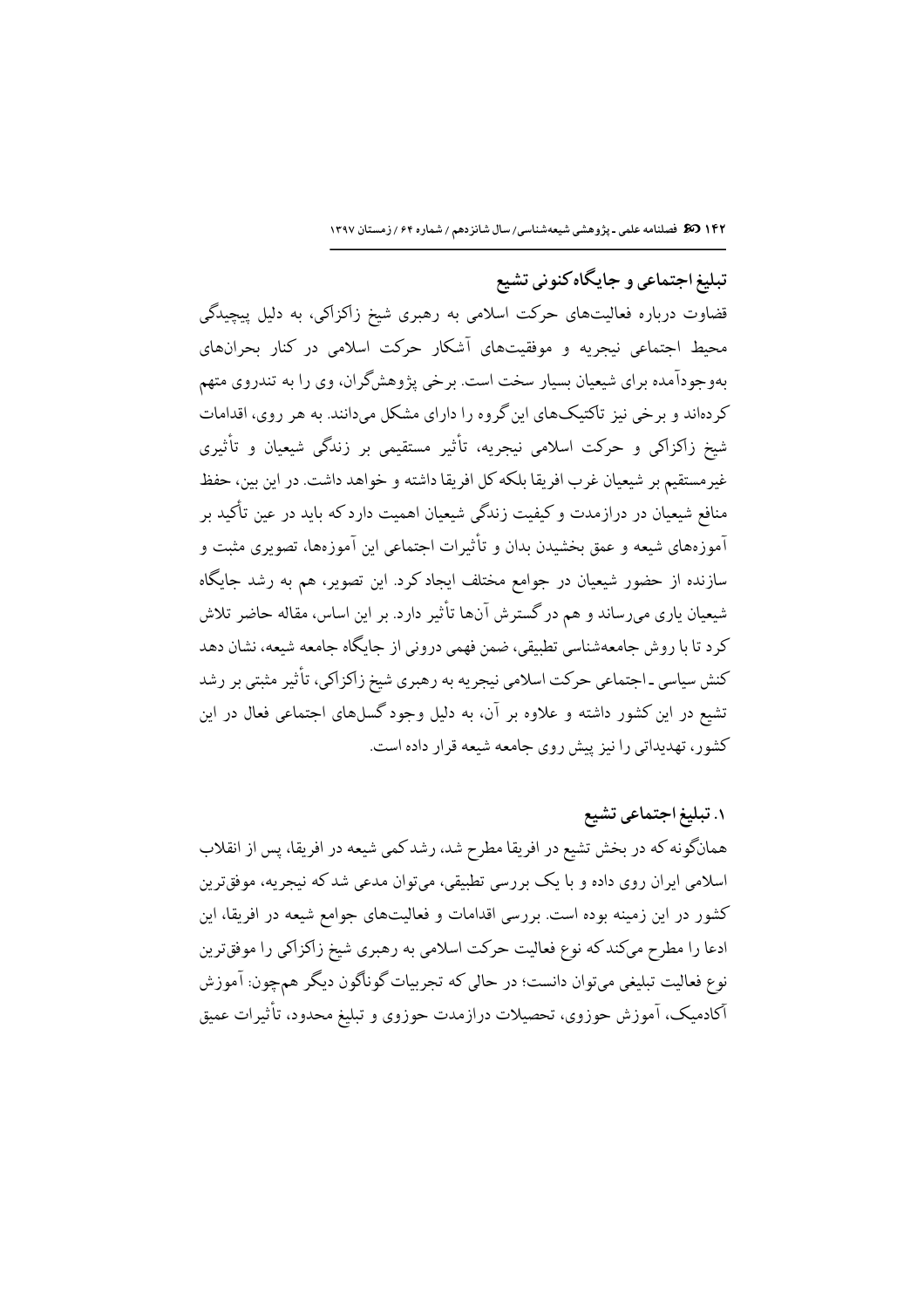و درازدامنی را در افریقا رقم نزده است. در صورت پذیرش این ادعا، این پرسش پیش میآید كه شاخصهاي فعاليت شيخ زاكزاكي و حركت اسلامي چه بوده است؟

پاسخ به این پرسش، در گرو فهم دقیق مفهوم تبلیغ اجتماعی است. تبلیغ اجتماعی، تبلیغی است که بتواند مسائل جامعه هدف را با آموزههای اهلبیتﷺ مرتبط سازد. توضیح آنکه حرکت اسلامی نیجریه، معطوف به مسائل و مشکلات محیط اجتماعی این کشور اقدام کرده و توانسته بین آموزههای شیعی و مسائل درونی جامعه ارتباط برقرار کند. به دنبال پیوستن مردم به تشیع، فرایندهای اجتماعی و ظهور تشیع در عرصه عمومی به شدت يي گيري شده و با وجود پر داخت هزينه اين فرايند ادامه يافته است.

به طور خلاصه، مهمترین شاخصههای تبلیغ اجتماعی تشیع در نیجریه را میتوان در چند مورد نام برد؛ از جمله: توجه به ریشهها و ساختارهای تاریخی اسلام در جامعه و پیگیری اجرای شریعت، در نظر گرفتن عدالت اجتماعی برای جامعه طبقاتی، حضور و مشارکت اجتماعی مردم در فعالیتهای اجتماعی ـ مذهبی و آموزش اسلامی در سطوح مختلف، و ايجاد علقه بين جامعه مسلمان نيجريه با جوامع اسلامي و مسائل آنان و در رأس آن مسأله فلسطین. باید دقت کرد که این شاخصهها باید در سطح جهان اسلام، به افزایش حس تعلق جامعه شیعه نیجریه به جامعه بزرگتر جهان اسلام منتهی شود و این جامعه، مسائل جهان اسلام را مسائل خود بداند. در سطح داخلی نیز ارتباط مستقیمی میان مسائل مردم و آموزههای شیعه برقرار شده که به افزایش هم.ستگی اجتماعی شیعیان طی دو دهه اخبر انجامیده است که دیگر می توان از آن به جامعه شیعه یاد کر د که به خودآگاهی دست ىافتە است.

۲. ایجاد علقه بین جامعه شیعه و مسائل جهان اسلام

حركت اسلامي، تلاش نمود ضمن توجه به مسائل داخلي جامعه نيجريه، با برپايي پرشكوه روز جهانی قدس و کنشگری فعال در خصوص مسائل جهان اسلام، علقه هویتی بین جامعه شیعه و مسلمان نیجریه با مسائل جهان اسلام به ویژه مسأله فلسطین برقرار سازد. به طور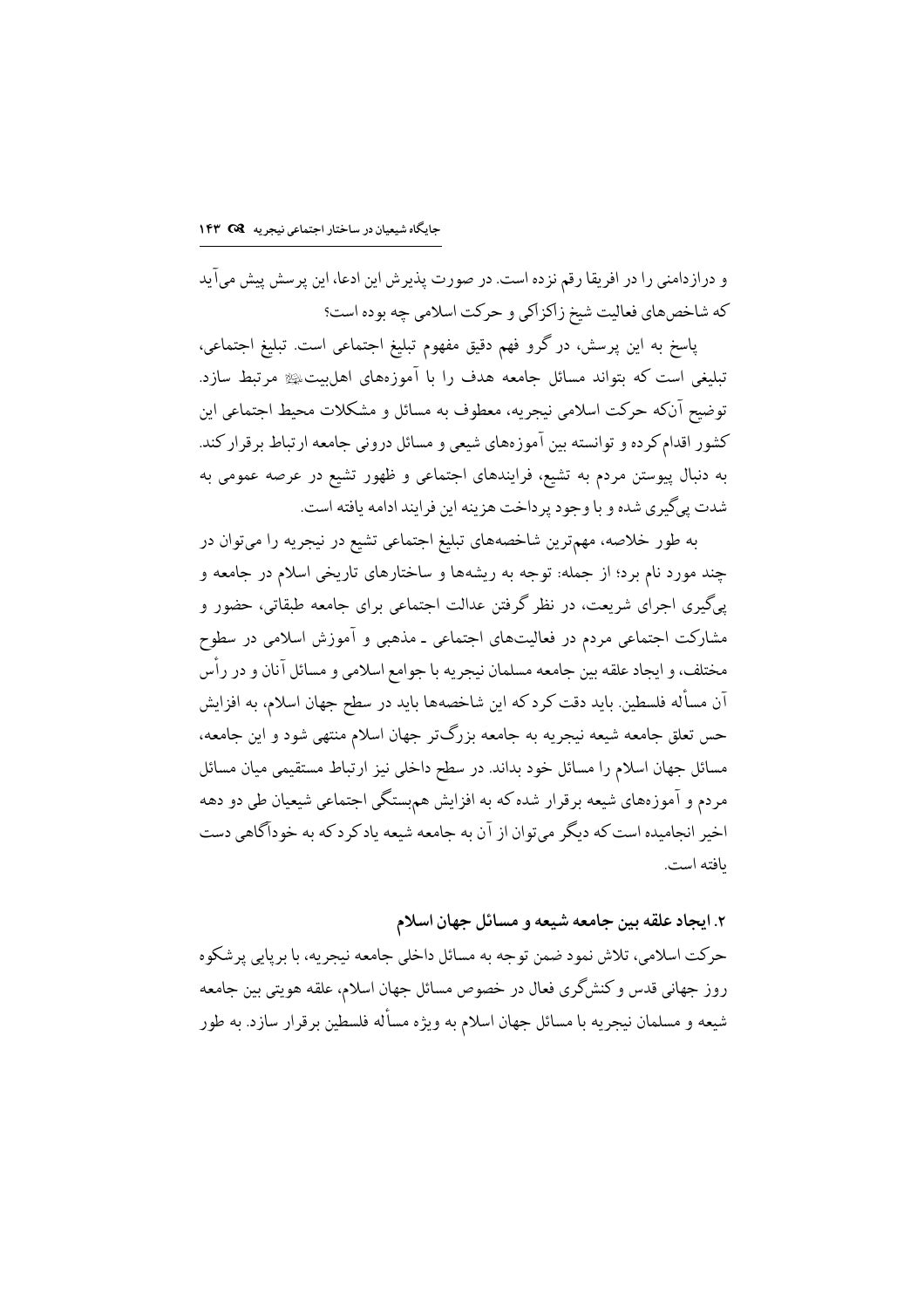کلی، یکی از کارکردهای اجتماعی روز جهانی قدس در جهان اسلام را میتوان افزایش خودآگاهي جوامع اسلامي دانست كه حضرت امامﷺ آن را طرح و اجرايي كرده. برپايي روز جهانی قدس در نیجریه به رهبری شیخ زاکزاکی، چنین کارکردی را برای جامعه شیعه آن به همر اه داشته است.

# ۳. تأثیر تهدیدات بر تبلیغ جامعه شیعی

رویکرد اجتماعی تبلیغ در کنار موفقیتها و تأثیرات عمیق در جامعه به ویژه ایجاد خودآگاهی اجتماعی در جامعه اقلیتی شیعه نیجریه، تهدیداتی را نیز برای آن پدید آورده است. باید اذعان کرد که برخی از این پیامدهای منفی، ضروری و اجتنابنایذیر است و حتی آن را برای جامعه می توان مفید دانست، اما برخی از این پیامدها، کیان جامعه اقلیتی را هدف قرار مىدهد. بر اين اساس، با تأييد رويكرد اجتماعي تبليغ، بايد از كنشهايي كه کیان گروه اقلیت را در خطر قرار میدهد، پرهیز کرد و تا جای ممکن، برای اوضاع بحرانی آماده بود. مهمترين تهديدات موجود عليه شيعيان نيجريه، اتهام جدايىطلبي، اتهام فعاليت نظامی، و اقدامات گروههای سلفی ـ جهادی است. دولت و ارتش نیجریه طی سال@ای گذشته، به دلیل بسترهای موجود احتماعی آن کشور و با هدف کنترل حامعه شیعه، تلاش کرده تصویری بحرانساز از جامعه اقلیت شیعه ارائه کند که در حال حاضر این مسأله، مهمترين مشكل پيش روي جامعه نيجريه است.

در ادامه تلاش خواهد شد به برخي از تهديدات اشاره شودكه بر زندگي شيعيان تأثير گذاشته است.

#### الف. اتهام جداییطلبی

نيجريه طي سال@اي پس از استقلال، با چند بحران جدايىطلبانه مواجه بوده كه ناشى از چند قومیتی بودن این کشور، توسعه نامتوازن، بحران هویت و سطح پایین مشارکت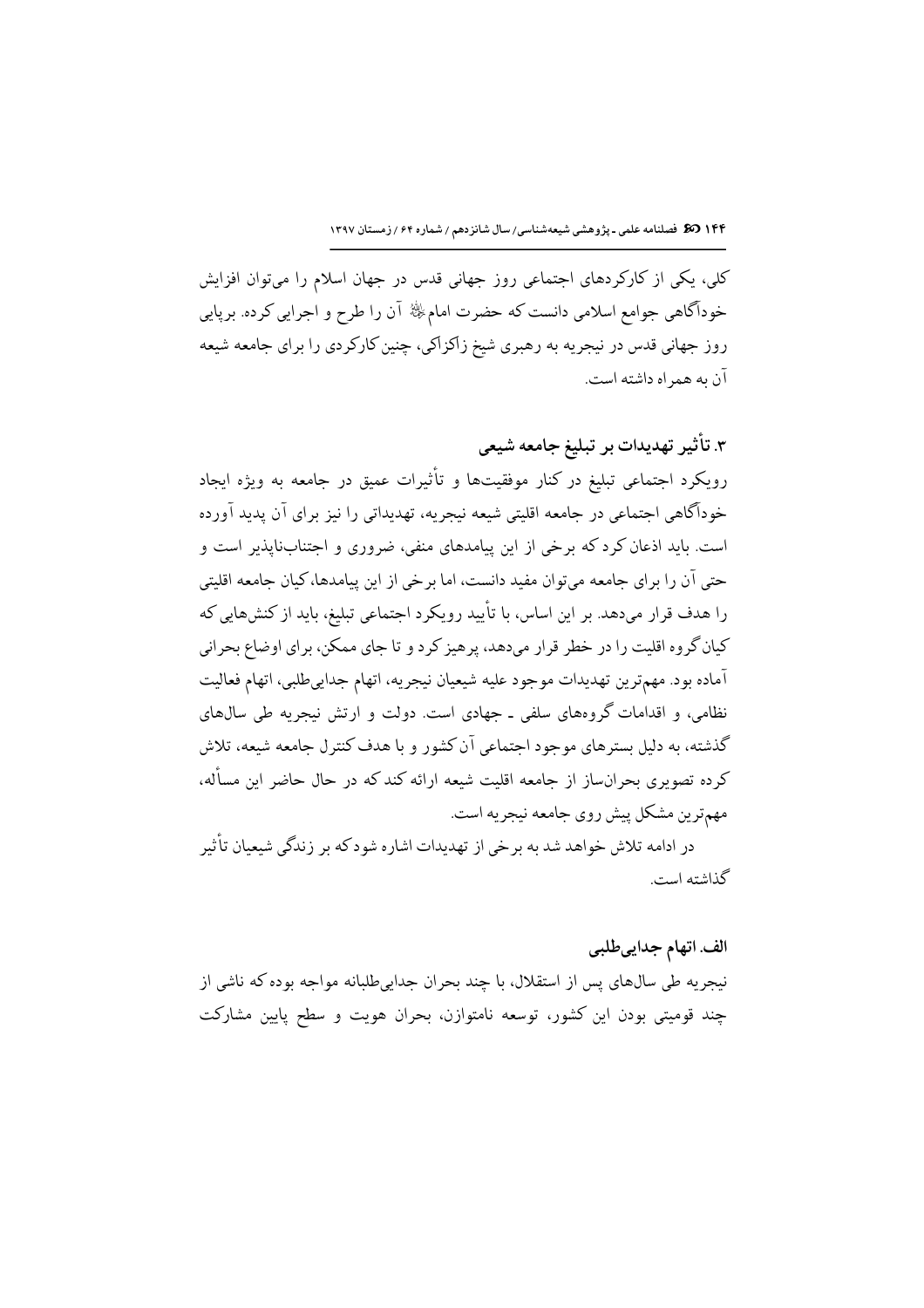اجتماعی است. جداییطلبی در نبجریه، موجب شده دولت و نهادهای حاکمیتی، به شدت با هر گونه حرکتی که به نوعی جداییطلبی دامن میزند، حساس شوند. فعالیت جامعه شیعه بهویژه دیدگاه سیاسی زاکزاکی مبنی بر تشکیل حکومت اسلامی، شائبه جدابی طلبی را ایجاد میکند. به نظر می رسد این مسأله، از گلوگاههای اصلی جامعه شیعه باشد که حساسیت دولت و نهادهاي حاكميتي نيجريه را موجب شده است.

ب. اتهام نظامیگری در کنار حدامیطلبی، مسأله نظامیگری و تشکیل گروههای نظامی، از مؤلفههای حساسیتبرانگیز نیجریه است؛ زیرا به واسطه وجود گروه تروریستی بوکوحرام و عملیاتهای تروریستی این گروه، نیجریه به یکی از قربانیان تروریست تبدیل شده است. در کنار این مسائل، ارتش به واسطه حکومت سی ساله نظامی در این کشور، از عناصر اصلی حاکمیت محسوب میشود و طی دهههای پس از استقلال، با شدت تمام با حرکتهای نظامی مبارزه کرده است. ارتش در این زمینه و بستر، توانسته با اتهام حرکت مسلحانه به شیعیان نیجریه، آنها را تهدید کند؛ لذا جامعه شیعه باید در نظر داشته باشد که برای دست بابی به اهداف مورد نظر خود باید خطوط قرمز حکومت را تشخیص دهد و از اقداماتي كه چنين بحرانهايي را رقم ميزند، پيشگيري كند.

ج. اقدامات گر و مھای سلفی ۔ جھادی جامعه شیعی نیجریه از یک سو، به اتهام حرکتهای مسلحانه زیر فشار دولت مرکزی قرار دارد و از سوی دگر نیز جامعه اکثریتی اهلسنت و گروههای سلفی ـ جهادی آنان را تهدید میکنند. باید اعتراف کرد که حامعه شیعه نتوانسته از فضای تخاصمی که گروههای سلفی ـ جهادی در نیجریه ایجاد کردهاند بهره لازم را ببرد و به دلیل برخی سیاستهای غلط، خود را در معرض اتهاماتی واهی قرار داده که کیان حامعه شیعه را تهدید میکند.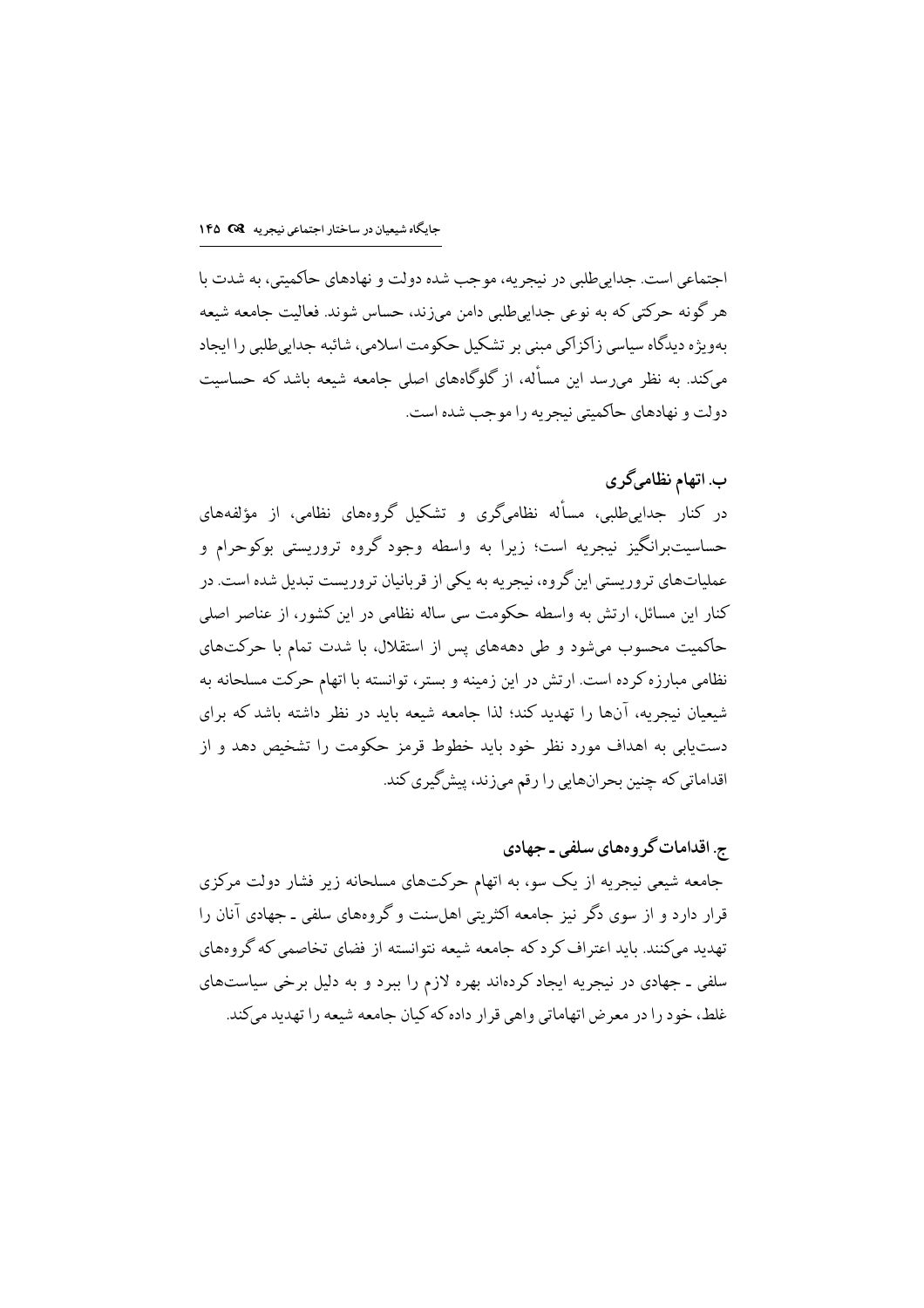١۴۶ 30 فصلنامه علمی ـ پژوهشی شیعهشناسی/ سال شانزدهم / شماره ۶۴ / زمستان ١٣٩٧

#### نتيجه

مقاله حاضر، تلاش کرد تا فهمی درونی از فعالیتها و اقدامات حرکت اسلامی نیجریه عرضه نماید. بر این اساس، با طرح این پرسش که با توجه به جایگاه شیعیان در ساختار سیاسی ـ اجتماعی نیجریه، عوامل موفقیت تبلیغ تشیع و شکلگیری بحرانهای جامعه شیعی نیجریه چیست و چه راهبردهایی برای برونرفت از آن پیشنهاد میشود، تجربه تبلیغ اجتماعی تشیع در این کشور را به عنوان تجربه موفق تبلیغی مطالعه کرد. در این بین، نشان داده شدكه شيخ زاكزاكي و حركت اسلامي، تبليغ اجتماعي تشيع را به عنوان خط مشي اصلي در پیش گرفتند که توانسته با ارتباط بین مسائل جامعه هدف با آموزههای تشیع در امر تبليغ بسيار موفق عمل كند. توجه به ساحت هويت اجتماعي شيعيان در بعد داخلي و جهان اسلامی خود، به ایجاد جامعه خودآگاه شیعه منجر گردیده است. در عین حال، مقاله با مرور ساختار اجتماعي نيجريه و برشمردن گسلهاي اجتماعي فعال اين كشور، نشان داد كه تبلیغ اجتماعی، تهدیدهایی را نیز برای جامعه شیعه ایجاد کرده که برخی از این تهدیدات، حتى كيان جامعه شيعه را نشانه رفته است. بر اين اساس، موارد ذيل پيشنهاد مي شود:

۱. زیست اجتماعی شیعیان در نیجریه و ارتقای جایگاه آنها، به حفظ حضور و مشارکت احتماعی آنها و نیز پازسازی تصویر اقدامات احتماعی شیعیان بستگی دارد. توضیح آنکه به دلیل بسترهای بحرانساز جامعه و اتهامات واهی ارتش و دولت ایالتی به حرکت اسلامی نیجریه، فضای تنفس جامعه شیعه تنگ شده است و خطر گسترش این تصوير منفي در كل غرب افريقا و همانندسازي شيعيان با بوكوحرام وجود دارد. اين فضا، راهبرد بازسازی تصویر شیعه از یک گروه بحرانساز به یک گروه سازنده و همگرا را .<br>طلب میکند که مبتنی بر این راهبرد، اقدامات گسترده در حوزه خدمات اجتماعی برای عموم مردم همچون آموزش، به ویژه آموزش قرآنی و آموزش ابتدایی و سوادآموزی، امور بهداشتی و فقرزدایی پیشنهاد میشود. باید از تمام ظرفیتهای جامعه شیعه در این باب استفاده نمه د.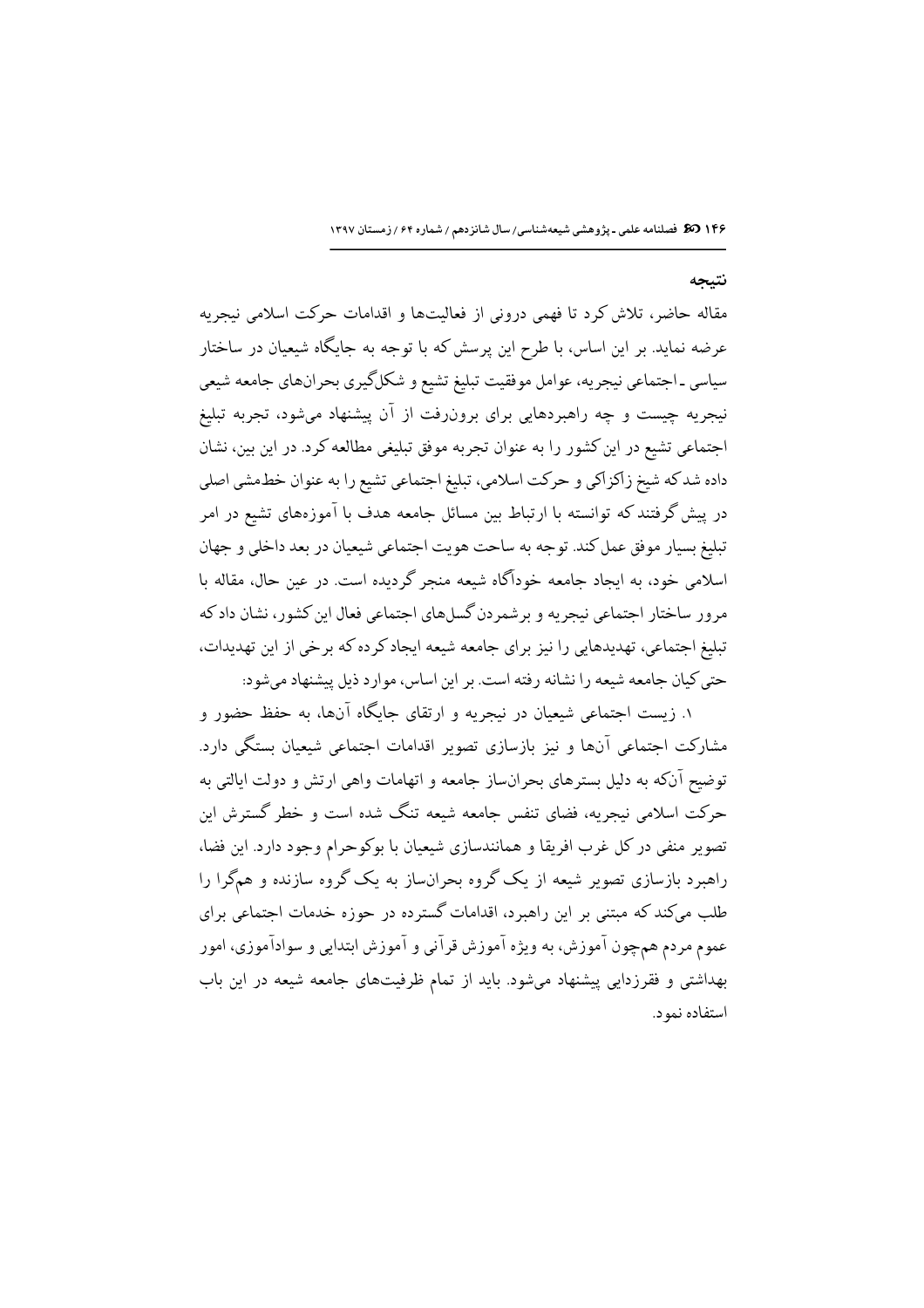۲. ساختار قبیلگی نیجریه به همراه تجربه دوره استعمار و تلاش برای شکل دادن به دولت مدرن پس از استقلال، موحب شکلگیری بحران هویت در این کشور شده که شیعیان نيز از اين مسأله ميرا نبودهاند. جامعه تازه تأسيس شيعه، با بحران تغيير مذهب نيز مواجه شده و در نهایت به بحران هویت شیعیان متأثر از هویت قبیلگی، ملی و مذهبی انجامیده است. نکته مهمی که میبایست برای عبور از این بحران در نظر قرار داد، شکلگیری جامعه خودآگاه شیعه در نیجریه است که حاصل اقدامات و سیاستهای شیخ زاکزاکی بوده است. جامعه شیعه اگر بتواند از بحران هویت رهابی پابد، می تواند به جامعه خودبنیادی تبدیل بشود که از پس مشکلات ریز و درشت خود بر آید. در این زمینه، نیاز به سیاستهایی است که بتواند به عمق بخشی اعتقاد جامعه شیعی و هم ستگی آنها بینجامد و در عین حال بتواند به ارتقای جایگاه شیعه منتهی شود. در این باره باید به اقدامات آموزشی همراه با تعلیمات دینی برای جامعه شیعه همت گماشت. در این سیهر، شکل گیری نظام روحانیت .<br>شیعه در نیجریه که بتواند در اقدامات پیشررو، ضمن غلبه بر گسیختگیهای موجود جامعه شیعه به اجرای آن بیردازد، نکته کلیدی و راهبردی است. توضیح آنکه با وجود تربیت نیروهای کیفی در کشورهای افریقایی، هنوز نظام روحانیت به عنوان یک نهاد اجتماعی خودآگاه و فعال شکل نگرفته و به همین دلیل، اختلافات میان نخبگان شیعی، موجب گسست حامعه شىعه نىز شده است.

۳. شکلگیری جامعه خودبنیاد شیعه در نیجریه، نیاز دارد که ضمن عبور از بحران هويت حامعه شيعه، اقداماتي بر اي رشد و توان،مندي حامعه شيعه در ايعاد گوناگون در پيش گیرد. این اقدامات به ویژه باید بتواند مسأله فقر و روحیه کار و فعالیت این جامعه را هدف و بژه خود قرار دهد. آموزشهای کار بر دی و فنی و حرفهای و حضور حامعه شیعه در امور صنعتی کشور از دیگر اقداماتی است که باید پی گیری شود.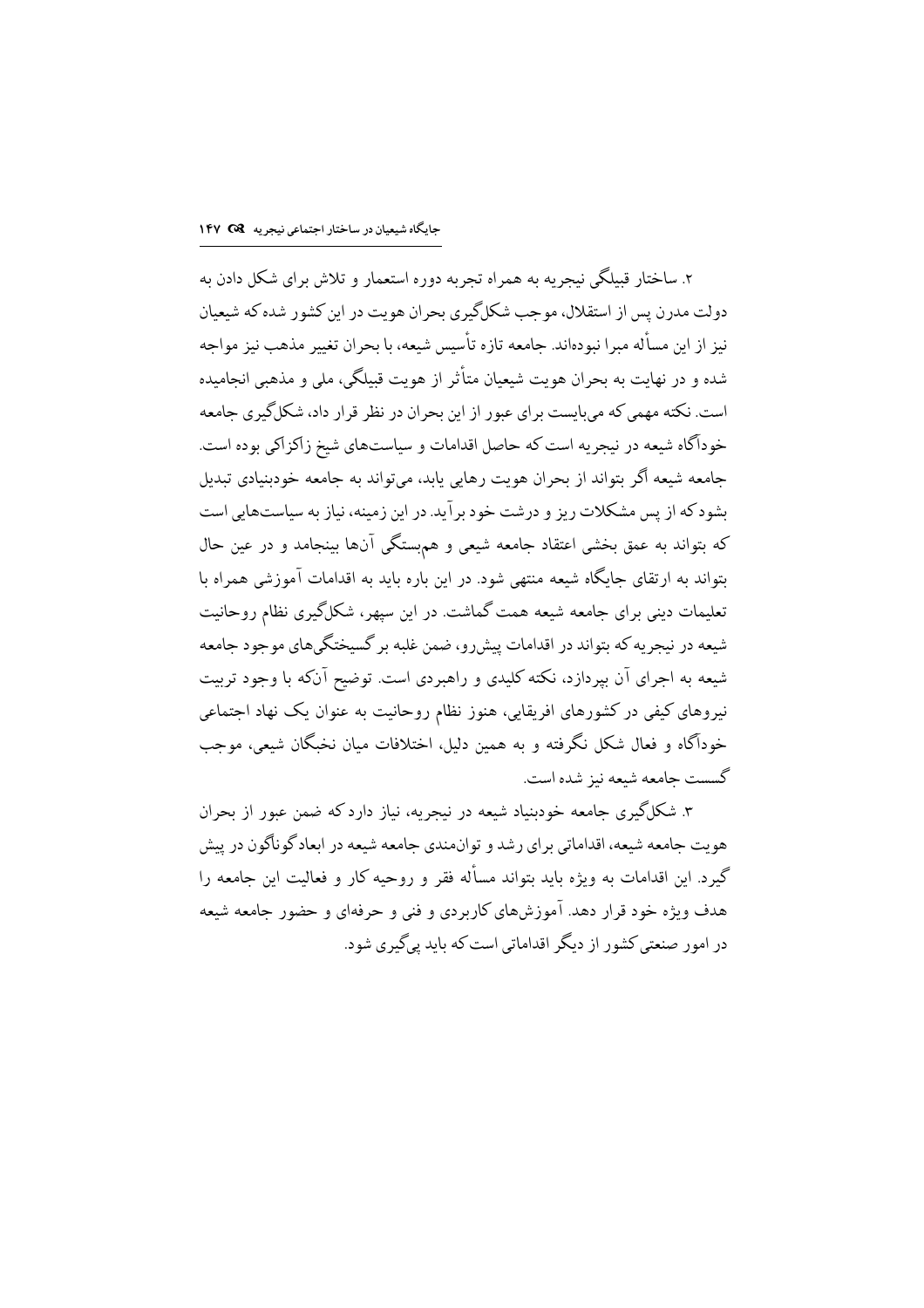١۴٨ 35 فصلنامه علمى ـ پژوهشى شيعه شناسى/ سال شانزدهم / شماره ۶۴ / زمستان ١٣٩٧

# فهرست منابع

### الف. فارسى

۱. احمدی نوحدانی، سیروس، **قومشناسی سیاسی افریقا**، تهران: صنم، ۱۳۸۶. ۲. اسپوزیتو، جان ال.، ا**نقلاب ایران و بازتاب جهانی آن**، ترجمه محسن مدیرشانهچی، تهران<sub>:</sub> مرکز بازشناسی اسلام و ایران، ١٣٨٢. ۳. بخشی، احمد، «تبیین حضور شیعیان در قاره افریقا؛ با تأکید بر رهیافت ژئوپلیتیک انتقادی»، **همایش** ژئويلتيک شيعه، ج٢، سال ١٣٩٣. ۴. برنام، «گروگانگیریهای سریالی در افریقا»، **روزنامه ابتکار**، ۳۰/۰۸/۱۳۹۴، صفحه ایران و جهان،  $1598$ ۵. پیشگاه هادیان، حمید و دیگران، **کتاب افریقا؛ ویژه منازعات مسلحانه**، تهران: ابرار معاصر تهران،  $.1577$ ۶. تامسون، الکس، **مقدمهای بر سیاست و حکومت در افریقا**، ترجمه علی گلیانی و احمد بخشی، تهران ابرار معاصر تهران، ۱۳۸۶. ۷. دفتر مطالعات سیاسی و بینالمللی، **کتاب سبز نیجریه**، تهران: وزارت امور خارجه، ۱۳۸۸. ٨. رسولي، نويد، نيجريه؛ سرزمين زبانها و قوميتها، تهران: الهدي، ١٣٨۵. ۹. زاکزاکی، ابراهیم یعقوب، «مصاحبه با شیخ زاکزاکی»، **مجله حضور**، شماره ۵۲، بهار ۱۳۸۴. ١٠. ستوده، محمد، «انقلاب اسلامي ايران در روابط بين المللي»، مجموعه مقالات همايش انقلاب اسلامی، ج۲، قم: دفتر نشر معارف، ۱۳۸۵. ۱۱. شکیبا، محمدرضا، **سرزمین و مردم نیجریه**، تهران<sub>:</sub> الهدی، ۱۳۸۷. ۱۲. شهریاری، ابوالقاسم و دیگران، «بررسی بسترهای شکلگیری و رشد رادیکالیسم اسلامی در نیجریه»، فصل**نامه تحقیقات سیاسی بینالملل**ی، دانشگاه آزاد اسلامی واحد شهرضا، شماره هفدهم، زمستان  $.1191$ ۱۳. شیرودی، مرتضی، «انقلاب اسلامی و تجدید حیات جنبشهای معاصر»، **هفتهنامه پگاه حوزه**، شماره ۷۱، سال ۱۳۸۱.

۱۴. عرباحمدی، امیر بهرام، شیخ ابراهیم بعقوب زاکزاکی و نقش بنیادین او در شکلگیری و گسترش تشیع در نیجریه، تهران: نگارستان اندیشه، ۱۳۹۶.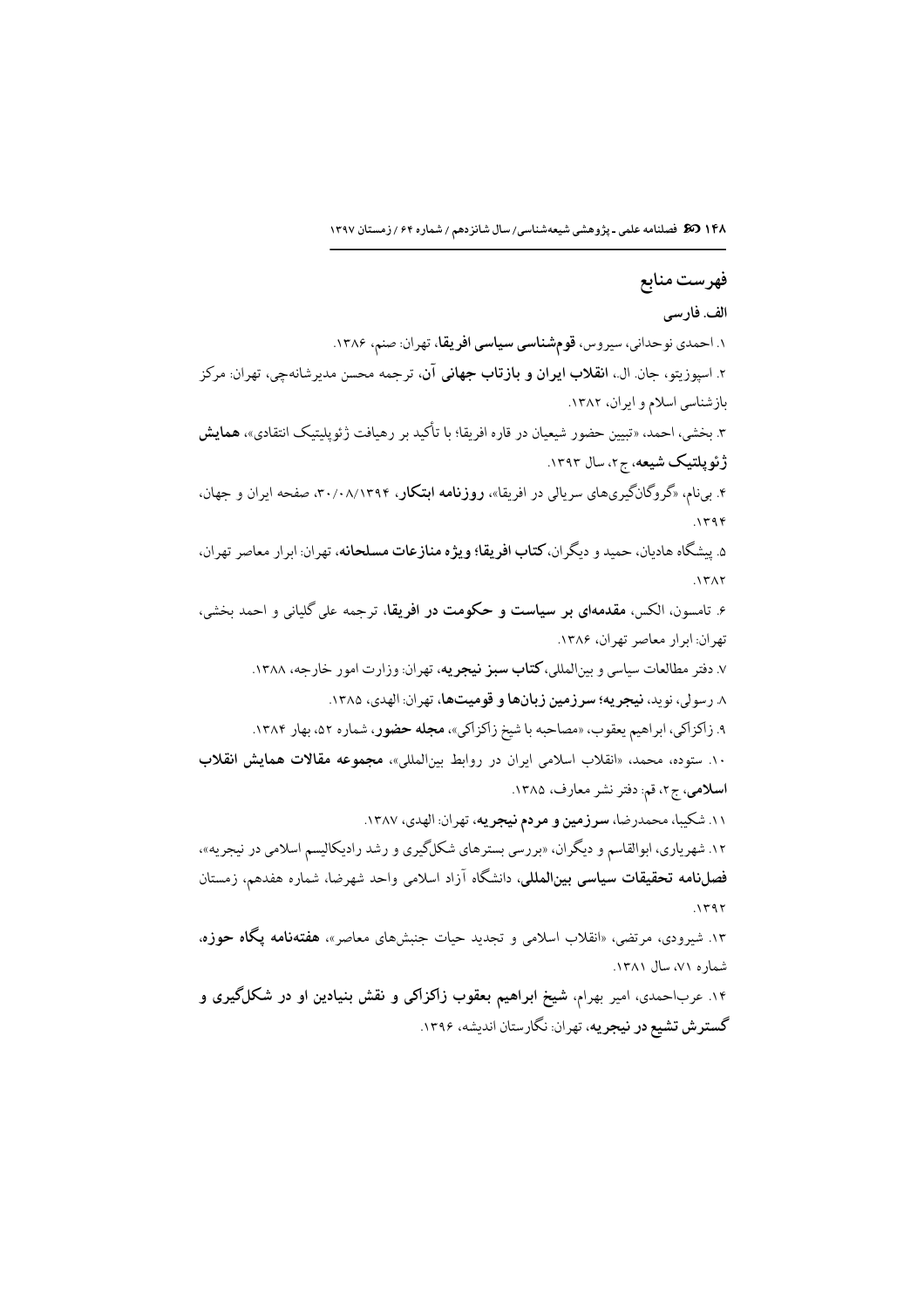۱۵. كلهري. محسن، **جامعهشناسي افريقا؛ انسان و جامعه**، تهران: مركز مطالعات فرهنگي ـ بينالمللي،  $\Lambda$ ۳۷۸ ۱۶. محمدی، منوچهر، **بازتاب جهانی انقلاب اسلامی**، تهران<sub>:</sub> یژوهشگاه فرهنگ و اندیشه اسلامی،  $.1719$ شماره ۲، پاییز ۱۳۸۴. وزارت امور خارجه، ۱۳۸۶. ۱۹. مزروعی، رجبعلی، «مسیحیت در نیجریه»، **کیهان فرهنگی**، شماره ۴۵، آذر ۱۳۶۶. ۲۰. مؤسسه حبدر نبحریه، **تشیع در نیجریه**، ترجمه: جمال اشرفی، ثبت دبیرخانه پژوهشگاه ۲۲۶۶، يژوهشكده مطالعات منطقهاي، يابيز ١٣٩٣. ٢١. ميرزايي. نجفعلي، من مولفات الشيخ عثمان بن فودي؛ قائد النهضه السلاميه الجهاديه الكبرى في ا**لقاره الافريقيه**، نيجيريا ـ كانو: معهد اهلبيتﷺ للدراسات و العلوم الاسلاميه و مؤسسه دار الثقلين الثقافيه، ١۴١٨. ۲۲. هاشمی:سب، سیدسعید، «ورود اسلام به افریقا؛ بازخوانی سیاسی – اجتماعی»، فصل<mark>نامه</mark> **یژ و هش های منطقهای**، سال اول، شمار ه ۹، پاییز ۱۳۹۲. ۲۳. هیسکت، مروین، **گسترش اسلام در غرب افریقا**، ترجمه احمد نمایی و محمدتقی اکبری، مشهد: بنیاد پژوهشهای اسلامی آستان قدس رضوی، ۱۳۶۹.

ب. انگلىسى

1. Abimbola Adesoji, (2010) "The Boko Haram Uprising and Islamic Revivalism in Nigeria", Africa specturam, Vol.45, No.2.

2. Adagba Ogpaga & Ugwu Sam Chijioke & Okechukwo Innocet, (2012) "Activities of Boko Haram and Insecurity Question in Nigera" Arabian Journal of Business And Management Review (OMAN Chapter), Vol.1, No.9.

3. Ember. Melvin and carol r. ember (2001 c) countries and their ultures, macmillan reference USA.